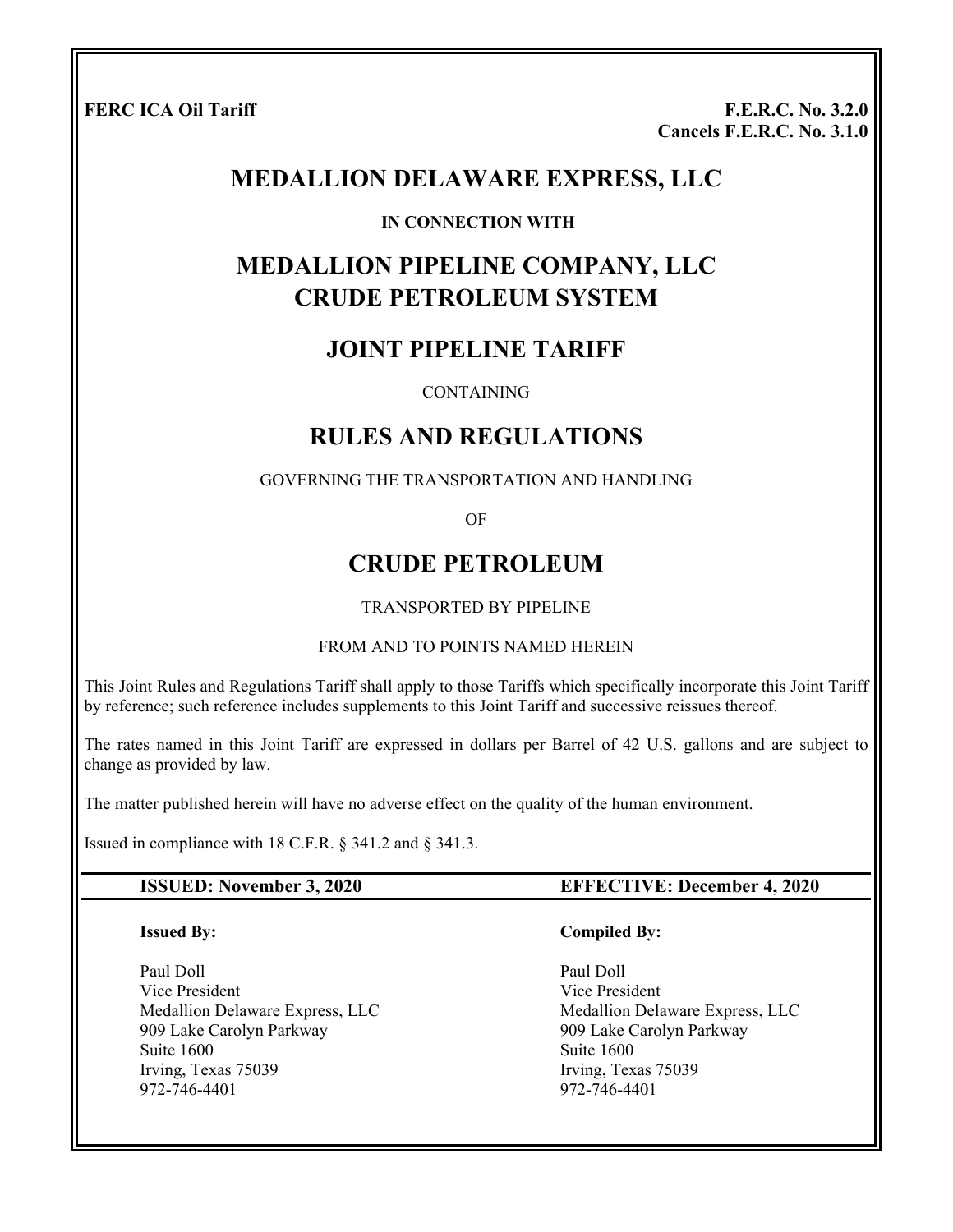Medallion Delaware Express, LLC The Contract of the F.E.R.C. No. 3.2.0 Medallion Pipeline Company, LLC **Page 2 of 21** 

# **GENERAL RULES AND REGULATIONS**

# **TABLE OF CONTENTS**

| Page 3          |
|-----------------|
| Page 8          |
| Page [W] 8 9    |
| Page 10         |
| Page 10         |
| Page [W] 10 11  |
|                 |
| Page [W] 10 11  |
| Page [W] 11 12  |
| Page [W] 12 13  |
| Page 13         |
| Page 13         |
| Page 13         |
| Page [W] $1516$ |
| Page 16         |
| Page [W] 16 17  |
| Page [W] 16 17  |
| Page 17         |
| Page [W] 17 18  |
| Page [W] 17 18  |
| Page 18         |
| Page 19         |
| Page [W] 19 20  |
| Page [W] 19 20  |
| Page 20         |
| Page [W] 20 21  |
|                 |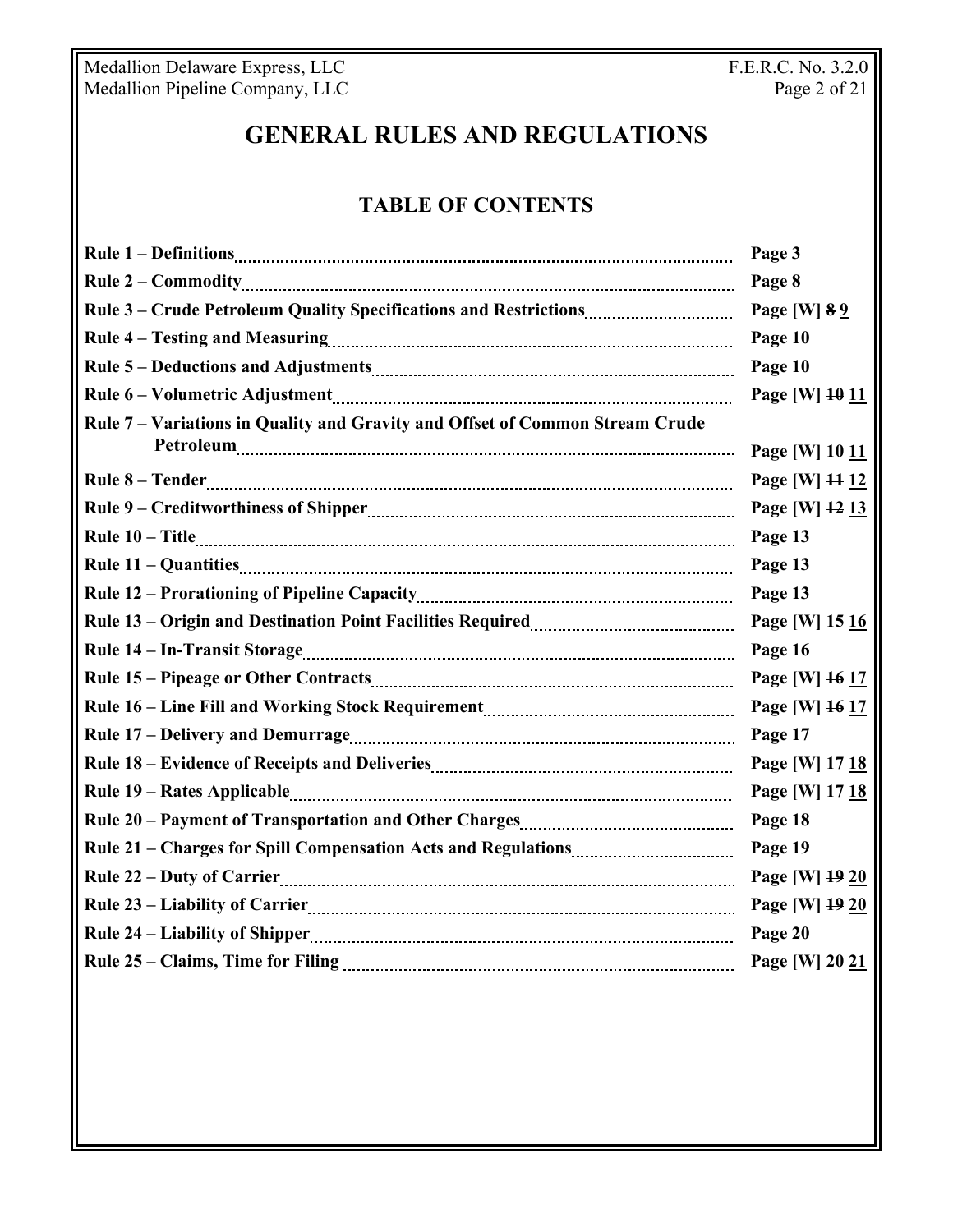# **GENERAL RULES AND REGULATIONS**

# **GENERAL APPLICATION**

Carrier provides transportation of Crude Petroleum between the designated Origin Points on the Delaware Express system and the designated Destination Points on the Medallion Pipeline system, under this Joint Tariff's terms and conditions. Given the configuration of the Joint Tariff Facilities and the bidirectional operations involved on various segments thereof, transportation services nominated by individual Shippers under the Joint Tariff may be effectuated by Carrier through forwardhaul transportation, backhaul transportation, displacement, and/or exchange.

Carrier has delegated to Administrator the authority to perform various functions under the Joint Tariff on Carrier's behalf, including those set forth in Rules 8, 9, 11, 12, 13, 14, 16, 20, and 25, as well as such other functions as Carrier may delegate from time to time. The limitations on Carrier's liability and the indemnifications provided by Shipper set forth in this Rules and Regulations Tariff, including Rules 7, 23, 24, and 25, shall apply in full to all functions delegated to Administrator.

# **DEFINITIONS**

#### **RULE 1 – DEFINITIONS**

 "**Acreage Dedication Shipper**" means a Shipper that enters into an Acreage Dedication TSA that dedicates and commits to transport under the Joint Tariff its interest in Crude Petroleum produced in the particular area dedicated pursuant to such Acreage Dedication TSA. An Acreage Dedication Shipper receives Non-Firm Service at the applicable Volume Incentive Rate, but has the right under its Acreage Dedication TSA to elect Committed Firm Service for all quantities up to the applicable Shipper MDQ for any Proration Month(s) by paying the applicable Firm Rate. All quantities in excess of the applicable Shipper MDQ receive Non-Firm Service.

"**Acreage Dedication TSA**" means a TSA entered between Carrier and an Acreage Dedication Shipper for transportation under the Joint Tariff.

"**Actual Shipment**" means the quantities of Crude Petroleum physically tendered at an Origin Point by an individual Shipper during a month under the Joint Tariff.

"**Administrator**" means Delaware Express as the party which administers, on Carrier's behalf, designated functions under the Joint Tariff.

**[N]** "**Affected Segment**" means a segment of Carrier's Pipeline impacted by a Proration Event.

"**API**" means the American Petroleum Institute.

"**ASTM**" means the American Society for Testing Materials.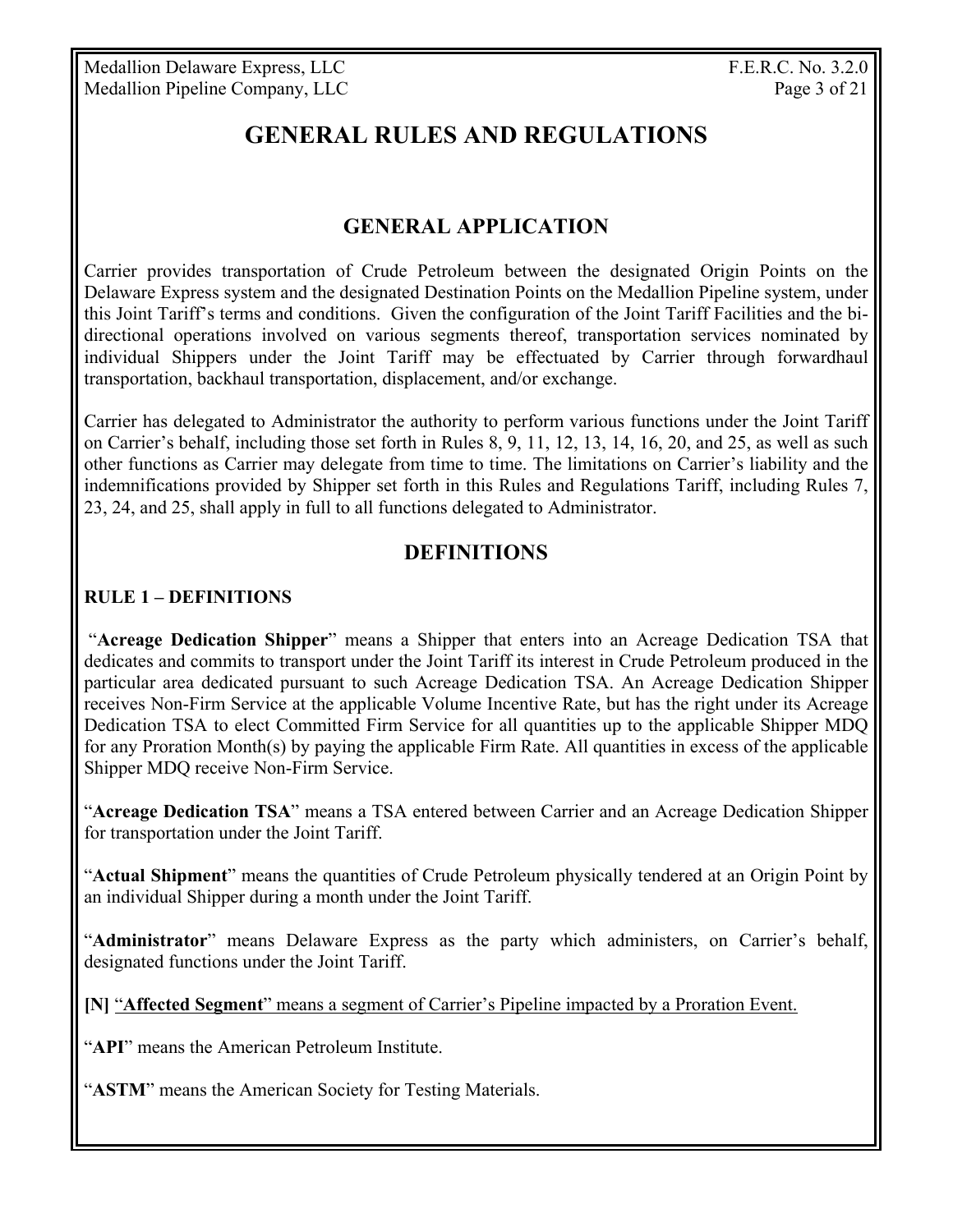Medallion Delaware Express, LLC The Contract of the Second Seconds and T.E.R.C. No. 3.2.0 Medallion Pipeline Company, LLC Page 4 of 21

"**Available Capacity**" means the operationally available capacity to Shippers on Carrier's Pipeline or **[C]** a particular segment on Carrier's Pipeline **[N]** an Affected Segment, as applicable.

"**Barrel**" means forty-two (42) U.S. gallons at sixty degrees Fahrenheit (60° F) and zero (0) gauge pressure if the vapor pressure is at or below atmospheric pressure, or at equilibrium pressure if the vapor pressure is above atmospheric pressure.

"**Base Period**" means the previous eighteen (18) months beginning with the nineteenth (19<sup>th</sup>) month prior to the current Proration Month, except that, during the initial eighteen (18) months **[C]** of the Joint Tariff's operation **[N]** commencing on the Effective Date, the Base Period shall be as provided in Rule 12(h). Previous Proration Months, as well as months in which no apportionment was in effect, will be included in the rolling eighteen (18) month Base Period.

"**Batch,**" "**Batched,**" or "**Batched Shipments**" means transportation of Crude Petroleum that is tendered at the Origin Point pursuant to a TSA in which Shipper has provided or arranged for adequate storage at a location(s) and capacity(ies) which, in Carrier's sole discretion, are sufficient to permit Carrier to physically segregate Shipper's quantities for Delivery.

"**Carrier**" means Delaware Express and Medallion Pipeline.

"**Carrier's Pipeline**" means Delaware Express' Crude Petroleum pipeline facilities originating at the origin points and terminating at the destination points reflected in the Local Tariff, as may be amended from time to time.

**[N]** "**Claims**" has the meaning set forth in Rule 25.

"**Committed Firm Service**" means a service not subject to prorationing except where operational factors or events of force majeure reduce the Joint Tariff Capacity, as set forth in Rule 12(i).

"**Committed Shipper**" means a Shipper that has an effective TSA with both Delaware Express and Medallion Pipeline pursuant to the Joint Tariff.

"**Committed Volume**" means the Barrel per day ("bpd") quantity committed to by a Volume Commitment Shipper, in accordance with a TSA, multiplied by the number of days in the relevant month.

"**Common Stream**" means Crude Petroleum, Tendered or Received at the Joint Tariff Facilities and associated facilities as designated in the related tariffs and moved through Joint Tariff Facilities, which is commingled or intermixed with other Crude Petroleum of like characteristics and quality. A Common Stream may be made up of one or more Tenders of Crude Petroleum provided that each Tender of Crude Petroleum meets the quality specifications, as set out in Rule 3. Common Streams and characteristics of each shall be determined by Carrier in its sole discretion.

"**Consignee**" means the party that Shipper has authorized to accept the Delivery from Carrier of Crude Petroleum at the Destination Point.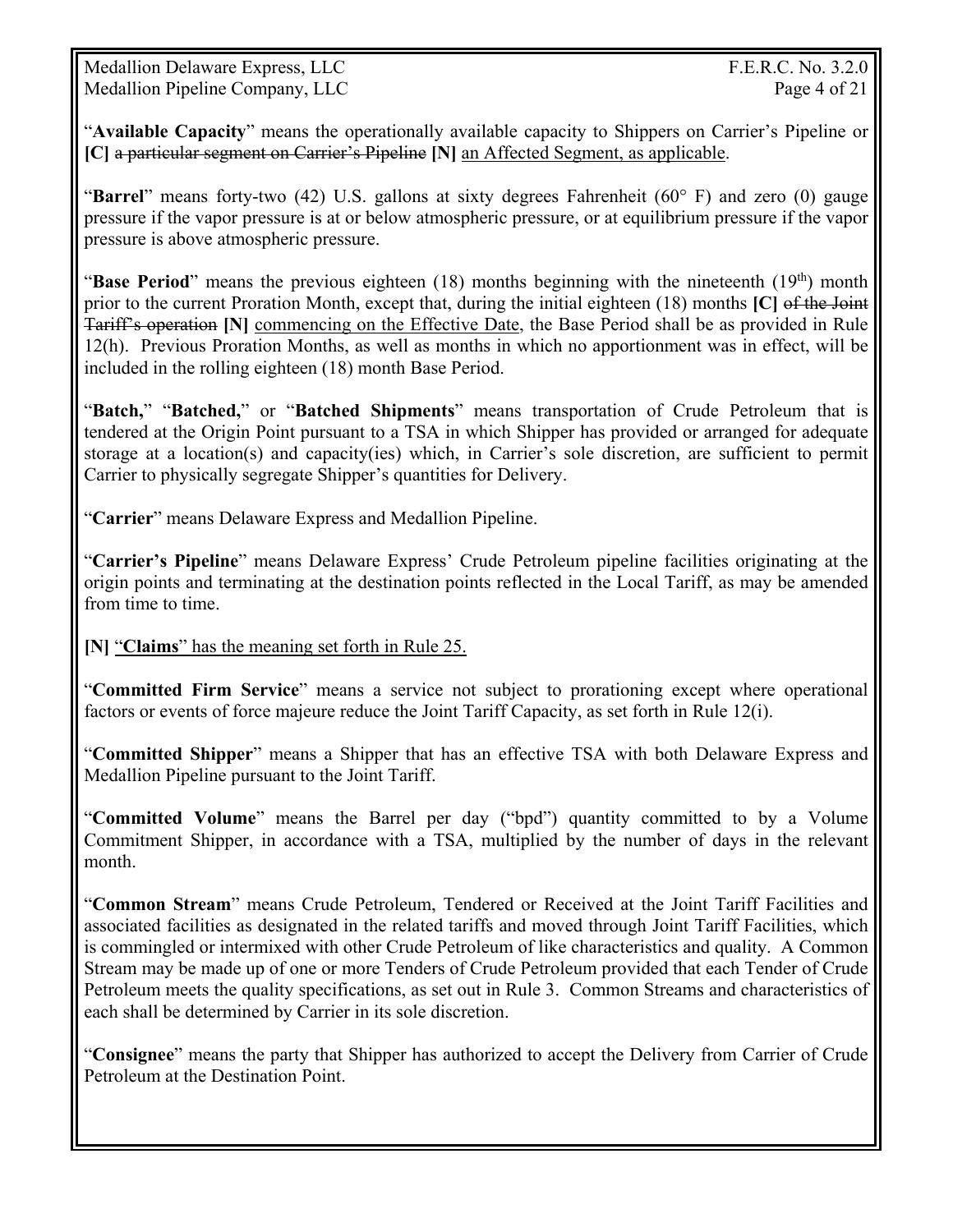Medallion Delaware Express, LLC The Contract of the Second Seconds and T.E.R.C. No. 3.2.0 Medallion Pipeline Company, LLC Page 5 of 21

"**Crude Petroleum**" means West Texas Intermediate Light Sweet Crude Oil from oil and gas wells which has not been blended or mixed with other grades of crude oil or "indirect products" (as defined below) and which meet the required specifications established pursuant to Rule 3 of this Rules and Regulations Tariff. For the avoidance of doubt, Crude Petroleum shall exclude, and Carrier shall not be required to transport, "indirect liquid products of oil or gas wells" sometimes referred to as "indirect products", meaning the liquid products resulting from the operation of gasoline recovery plants, gas recycling plants, condensate or distillate recovery equipment in gas or oil fields, or a mixture of such products.

"**Deficiency Payment**" means a payment to be made by a Volume Commitment Shipper, as determined in accordance with a Volume Commitment TSA.

"**Delaware Express**" means Medallion Delaware Express, LLC.

"**Delivery,**" "**Deliver,**" "**Deliveries,**" or "**Delivered**" means the transfer of physical and legal custody of Crude Petroleum from Medallion Pipeline at the Destination Point to Shipper or its Consignee.

"**Destination Point**" means the point(s) of Delivery, as specified in the Rates Tariff.

**[N]** "**Effective Date**" has the meaning set forth in Rule 12(h).

"**Exempt Volumes**" has the meaning set forth in Rule 12(c).

"**FERC**" means the Federal Energy Regulatory Commission.

"**Firm Capacity**" means the bpd capacity equal to the aggregate Committed Volumes and Shipper MDQs pursuant to all Committed Shippers' TSAs in effect during the Proration Month.

"**Firm Rate**" means the applicable rate identified as the "Firm Rate" in the then-effective Rates Tariff.

"**Firm Shipper**" means a Committed Shipper that, pursuant to the terms of its TSA, has elected to pay the applicable Firm Rate for a particular Proration Month(s) in exchange for Committed Firm Service for quantities up to the Committed Volume or Shipper MDQ, as applicable.

"**Gravity**" means gravity determined in accordance with ASTM Designation D-287.

"**In-Transit Point**" means Carrier's point of connection with the facilities of third-party storage providers, including an affiliate of Carrier. The current In-Transit Points under the Joint Tariff are at the Independence Station on Delaware Express' system and the Colorado City Hub, the Crane Hub, the Garden City Station, the Howard Station, the Midkiff Station, and the Midland Hub on Medallion Pipeline's system.

"**Joint Tariff**" means the tariff publications applicable to the Joint Tariff Service, including the Rates Tariff, the Rules and Regulations Tariff, and any supplements and revisions thereto, as may be filed and maintained with the FERC from time to time for the Joint Tariff Service rendered in interstate commerce.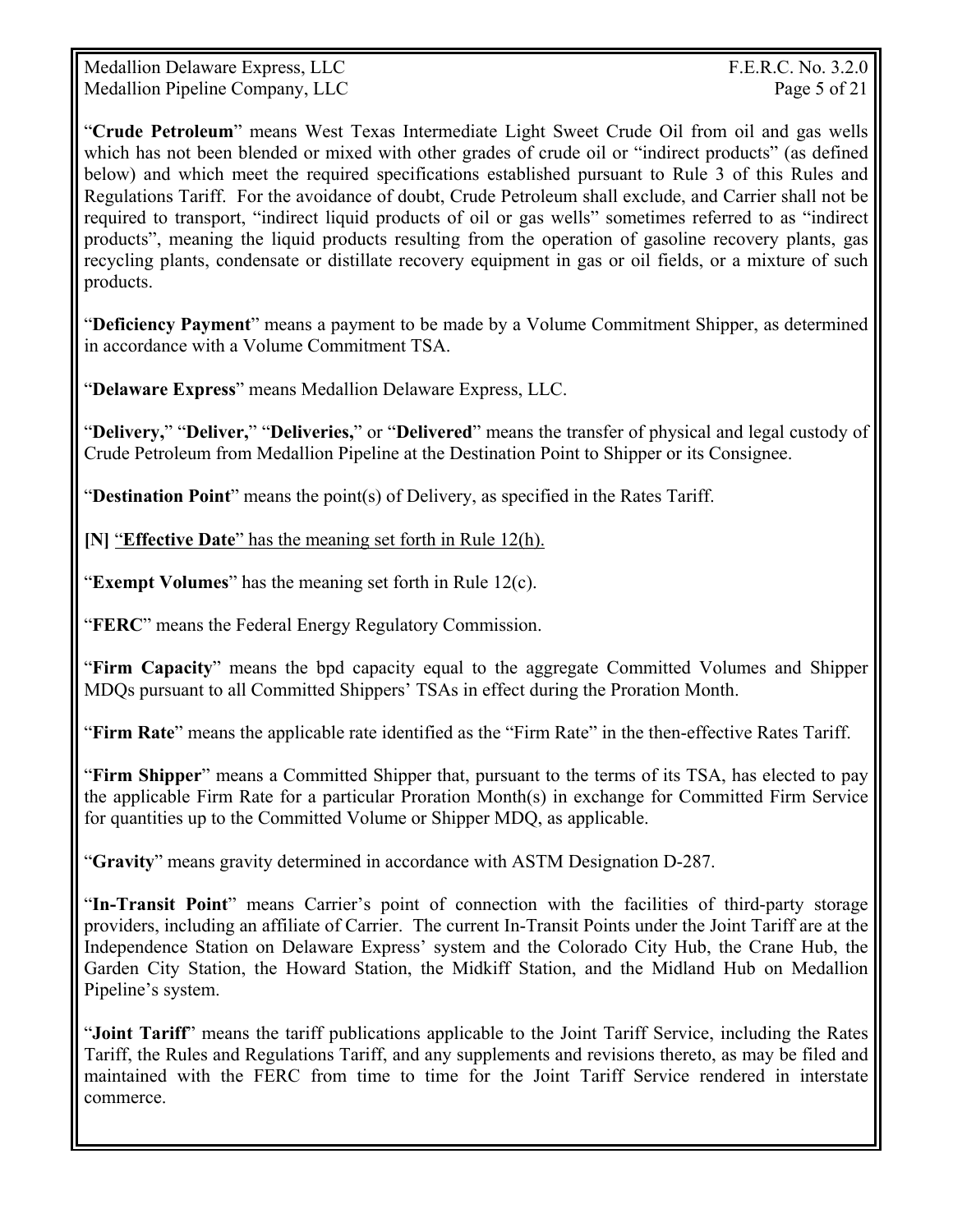Medallion Delaware Express, LLC The Contract of the Second Seconds and T.E.R.C. No. 3.2.0 Medallion Pipeline Company, LLC Page 6 of 21

"**Joint Tariff Allocated Quantity**" means a quantity determined by multiplying the Joint Tariff Capacity Ratio by the Available Capacity.

"**Joint Tariff Capacity**" means the capacity available for the Joint Tariff Service under normal operating conditions, which shall not be less than the sum of the Joint Tariff MDQ, as such may be changed from time to time pursuant to the terms of the TSAs, plus the Uncommitted Capacity.

"**Joint Tariff Capacity Ratio**" means, as of the time of the determination, a fraction the numerator of which is the Joint Tariff MDQ **[N]** on the Affected Segment for the Proration Month and the denominator of which is the sum of **[C]** the **[N]** such Joint Tariff MDQ and the Local Tariff Capacity on the **[W]** affected segment Affected Segment.

"**Joint Tariff Facilities**" means the Crude Petroleum pipeline facilities of Delaware Express and Medallion Pipeline that render the Joint Tariff Service, which facilities originate at the Origin Point(s) and terminate at the Destination Point(s) as reflected in the Rates Tariff, as may be amended from time to time.

"**Joint Tariff MDQ**" means the sum of the (i) aggregate Shipper MDQs of the Acreage Dedication Shippers, and (ii) aggregate Committed Volumes of the Volume Commitment Shippers.

"**Joint Tariff Service**" means the transportation service on Delaware Express and Medallion Pipeline available to Committed Shippers and Uncommitted Shippers pursuant to the terms of the then-effective Joint Tariff.

**[C]** "**Joint Tariff Shipper**" means a person that transports Crude Petroleum pursuant to the Joint Tariff.

"**Local Tariff**" means the local rate tariff(s) and rules and regulations tariff(s), including supplements and revisions thereto, as filed and maintained by Delaware Express with the FERC for local transportation service on the Delaware Express pipeline system.

"**Local Tariff Allocated Quantity**" means a quantity equal to the Available Capacity less the Joint Tariff Allocated Quantity.

"**Local Tariff Capacity**" means the aggregate capacity **[C]** between each origin point and destination point on Carrier's Pipeline as set forth in each Petition for Declaratory Order filed with the FERC, less the Joint Tariff MDQ.

"**Local Tariff Service**" means the transportation service available to Local Tariff Shippers pursuant to the terms of the applicable and then-effective Local Tariff.

"**Local Tariff Shipper**" means a person that transports Crude Petroleum pursuant to the Local Tariff.

"**Make-Up Volumes**" means Barrels for which a Deficiency Payment has been paid and that are nominated by a Volume Commitment Shipper for transportation in a subsequent month in accordance with a Volume Commitment TSA.

"**Medallion Pipeline**" means Medallion Pipeline Company, LLC.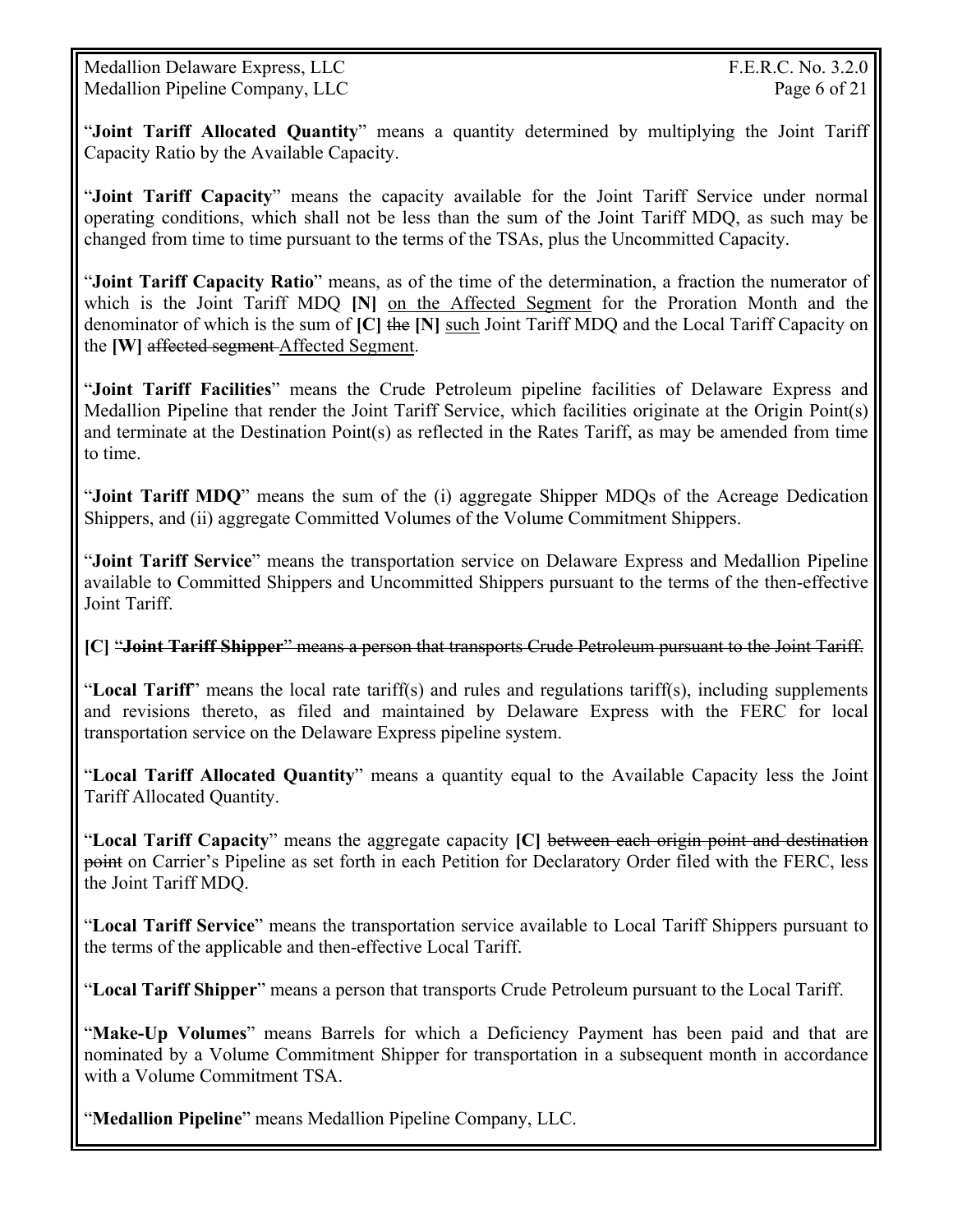"**New Shipper**" means, for purposes of prorationing in Rule 12, any Shipper who does not qualify as a Committed Shipper or Regular Shipper.

"**Nomination**" or "**Tender**" means any offer by a Shipper to Carrier of a stated quantity of Crude Petroleum for transportation from the Origin Point to the Destination Point in accordance with the Joint Tariff. The definition of "**Nomination**" includes a late or revised Nomination submitted by a Shipper under Rule 8, and a Nomination for in-transit storage submitted by a Shipper under Rule 14, to the extent such Nomination is accepted by Carrier pursuant to Rule 8 or Rule 14, as applicable.

"**Non-Firm Service**" means a service subject to prorationing.

**[N]** "**Obligations**" has the meaning set forth in Rule 20.

"**Origin Point**" means the points of Receipt on Delaware Express, as specified in the Rates Tariff.

"**PLA**" means the loss allowance described in Rule 5.

**[N]** "**Proration Event**" means an event that occurs when, based upon all valid Nominations submitted by Shippers in compliance with this Joint Tariff and by Local Tariff Shippers in compliance with the Local Tariff, Carrier determines that the total volumes nominated by all Shippers and Local Tariff Shippers for shipment on Carrier's Pipeline or a pipeline segment thereof exceed the Available Capacity of Carrier's Pipeline or a pipeline segment thereof.

"**Proration Month**" refers to a month when **[C]**, based upon all valid Nominations submitted by Shippers in compliance with this Joint Tariff and the Local Tariff, Carrier determines that the total volumes nominated by all Joint Tariff Shippers and Local Tariff Shippers for shipment on Carrier's Pipeline or a pipeline segment thereof during that month exceed the Available Capacity of Carrier's Pipeline or a pipeline segment thereof **[N]** a Proration Event occurs.

"**Rates Tariff**" means that publication within Carrier's Joint Tariff that sets forth the rates applicable to the transportation of Crude Petroleum by Carrier and that makes specific reference by FERC number to this Rules and Regulations Tariff **[N]** , as filed with the FERC and as may be supplemented and amended from time to time.

"**Receipt,**" "**Receive,**" or "**Received**" means the transfer of physical and legal custody of Crude Petroleum from Shipper to Delaware Express at the Origin Point for transportation.

"**Regular Shipper**" means, for purposes of prorationing in Rule 12, (i) an Uncommitted Shipper meeting the eligibility requirements in Rule 12(e), (ii) a Committed Shipper to the extent of its Non-Firm Service, and (iii) a Firm Shipper, but only to the extent of any quantities in excess of its Exempt Volumes.

"**Remaining Available Capacity**" means for each Proration Month, the **[C]** capacity **[N]** portion of the Joint Tariff Allocated Quantity remaining after the satisfaction of all Exempt Volumes nominated.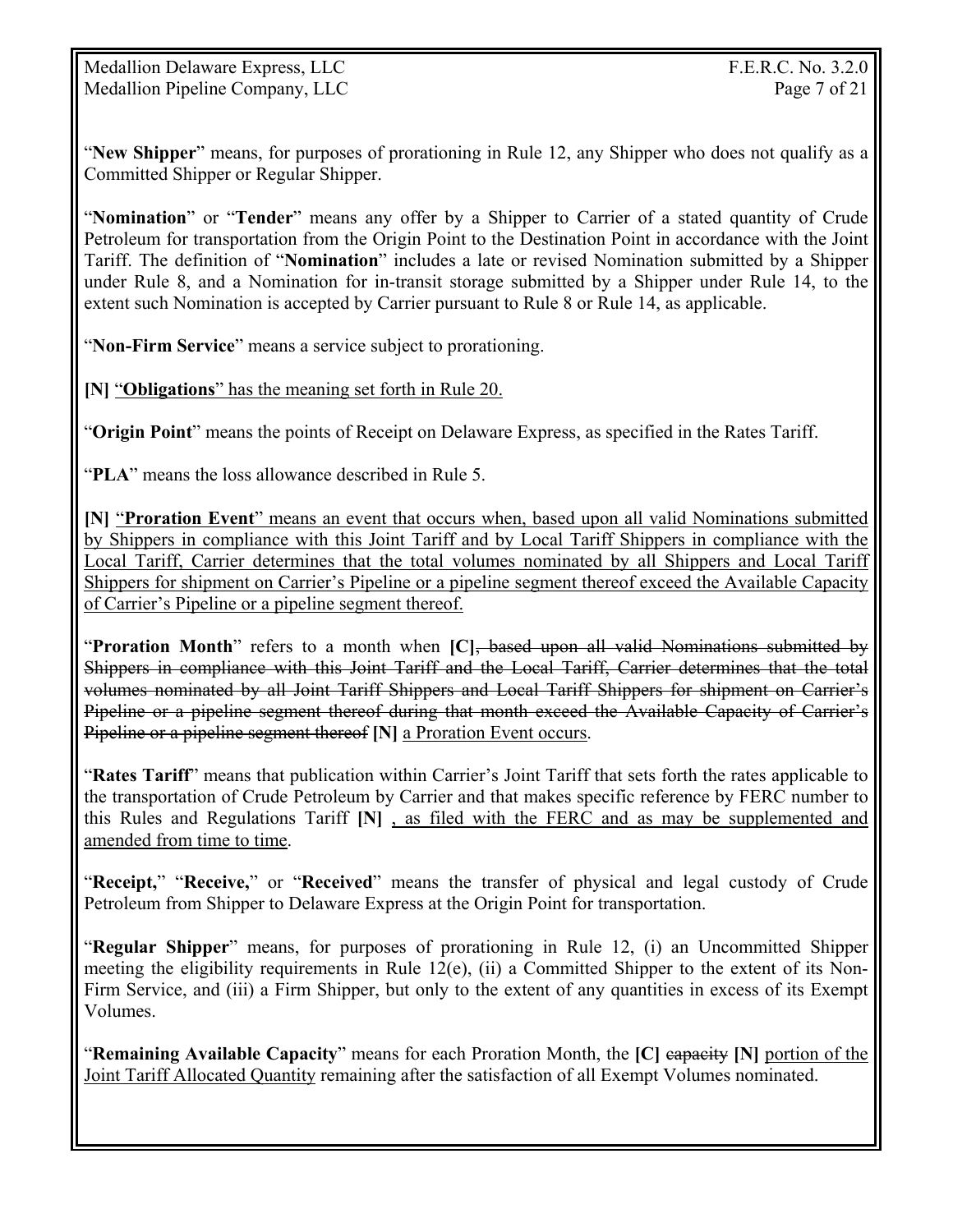Medallion Delaware Express, LLC The Contract of the Second Seconds and T.E.R.C. No. 3.2.0 Medallion Pipeline Company, LLC Page 8 of 21

"**Rules and Regulations Tariff**" means this Tariff; specifically, that publication within Carrier's Joint Tariff that sets forth the rules and regulations that govern the Joint Tariff Service, as filed with the FERC and as may be supplemented and amended from time to time.

"**Shipper**" means the party that arranges with Carrier for the transportation of Crude Petroleum pursuant to the terms of the Joint Tariff.

"**Shipper MDQ**" means the maximum daily quantity that an Acreage Dedication Shipper is entitled to transport under an effective Acreage Dedication TSA, as such quantity may be adjusted from time to time by Administrator pursuant to the terms of such Acreage Dedication TSA.

"**Tender**" has the meaning set forth in the definition of Nomination.

"**TSA**" means Transportation Service Agreements executed by Delaware Express and a Committed Shipper, and by Medallion Pipeline and such Committed Shipper, for service pursuant to the Joint Tariff.

"**Uncommitted Capacity**" means that amount of capacity above the Joint Tariff MDQ to be made available at all times for uncommitted Joint Tariff Service, such that the Joint Tariff MDQ represents ninety percent (90%) and the Uncommitted Capacity represents ten percent (10%) of the total Joint Tariff Capacity.

"**Uncommitted Shipper**" means a Shipper that has not executed a TSA. An Uncommitted Shipper receives Non-Firm Service subject to the prorationing provisions in Rule 12.

"**Volume Commitment Shipper**" means a Committed Shipper that commits to transport, or pay for, a specified Committed Volume on a monthly basis pursuant to the terms of a Volume Commitment TSA. A Volume Commitment Shipper receives Non-Firm Service at the applicable Volume Incentive Rate, but has the right under its Volume Commitment TSA to elect Committed Firm Service for all quantities up to the specified Committed Volume for any Proration Month(s) by paying the applicable Firm Rate. All quantities in excess of the specified Committed Volume receive Non-Firm Service.

"**Volume Commitment TSA**" means a TSA entered between Carrier and a Volume Commitment Shipper for transportation under the Joint Tariff.

"**Volume Incentive Rate**" means the applicable rate identified as the "Volume Incentive Rate" in the then-effective Rates Tariff.

# **COMMODITY DESCRIPTION AND MEASUREMENT**

# **RULE 2 – COMMODITY**

Carrier is engaged in the transportation of Crude Petroleum and will not accept any other commodity for transportation, except as provided herein.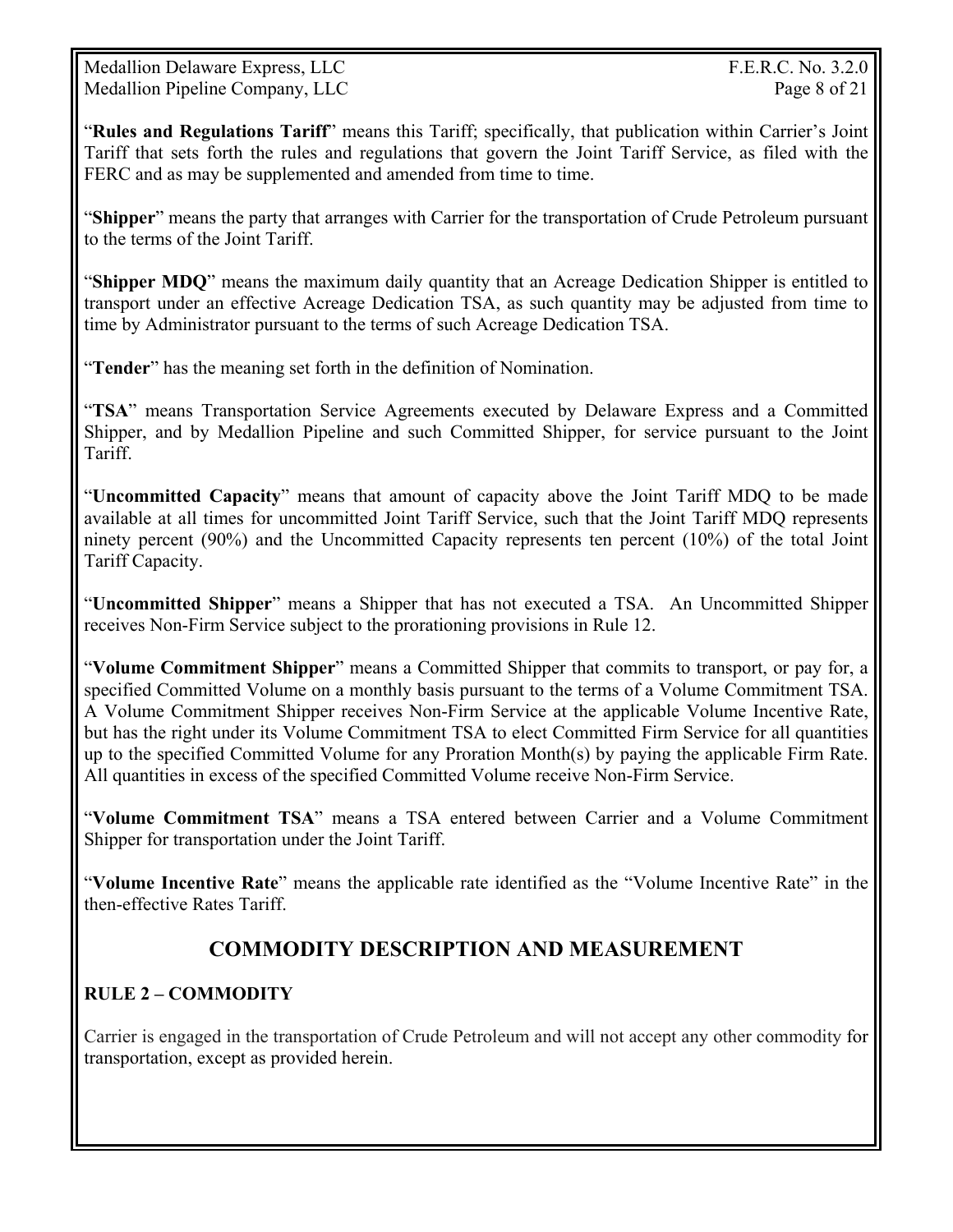#### **RULE 3 – CRUDE PETROLEUM QUALITY SPECIFICATIONS AND RESTRICTIONS**

Crude Petroleum shall be accepted for transportation only when such Crude Petroleum meets the following quality specifications. These specifications shall apply to each Barrel of a Shipper's Nomination and not be limited to the composite sample of the Nomination:

- (a) API Gravity of between thirty six degrees (36°) and forty four degrees **(**44°);
- (b) the true vapor pressure of such volumes does not exceed 11 psia or result in Carrier's noncompliance with federal, state, or local requirements regarding hydrocarbon emissions;
- (c) has a Reid vapor pressure less than 9.0 psia at a temperature of one hundred degrees Fahrenheit (100° F);
- (d) basic sediment, water, and other impurities of one percent (1%) or less;
- (e) temperature of one hundred and twenty degrees Fahrenheit (120° F) or less;
- (f) the sulfur content does not exceed forty-five hundredths of one percent  $(0.45\%)$  by weight;
- (g) readily susceptible to transportation through Carrier's existing facilities; and
- (h) will not materially affect the quality of other shipments or cause disadvantage to other Shippers or Carrier.

Carrier may waive the foregoing specifications on a not unduly discriminatory basis where, in Carrier's sole judgment, the Receipt of any affected Barrels at particular Origin Points would not (i) adversely impact the ability of the Common Stream to remain within the foregoing quality specifications or, if not in compliance with such quality specifications, adversely impact the ability of Deliveries to the affected Destination Points to satisfy the tariff quality specifications of directly connected downstream pipeline carriers (including the requirements of the connection agreements entered into with such carriers), and (ii) otherwise adversely impact the Joint Tariff Facilities.

Carrier reserves the right to reject Crude Petroleum that, in its sole discretion, does not meet the quality specifications referenced above. In addition, Carrier shall reject Crude Petroleum containing contaminants including, but not limited to, chemicals such as chlorinated and/or oxygenated hydrocarbons and/or heavy metals such as lead and/or vanadium. Carrier reserves the right to reject Crude Petroleum if, in its sole discretion, Deliveries of such quantities would not meet the tariff quality specifications (including the requirements of the connection agreements entered with such carriers) of the directly interconnected downstream pipelines listed in Carrier's currently-effective Rates Tariff. Where the transportation service nominated by a Shipper is effectuated by Carrier through backhaul, displacement, and/or exchange, Carrier's determination of whether Receipts from such Shipper satisfy the quality specifications herein may be based upon the actual physical delivery path rather than the nominated delivery path.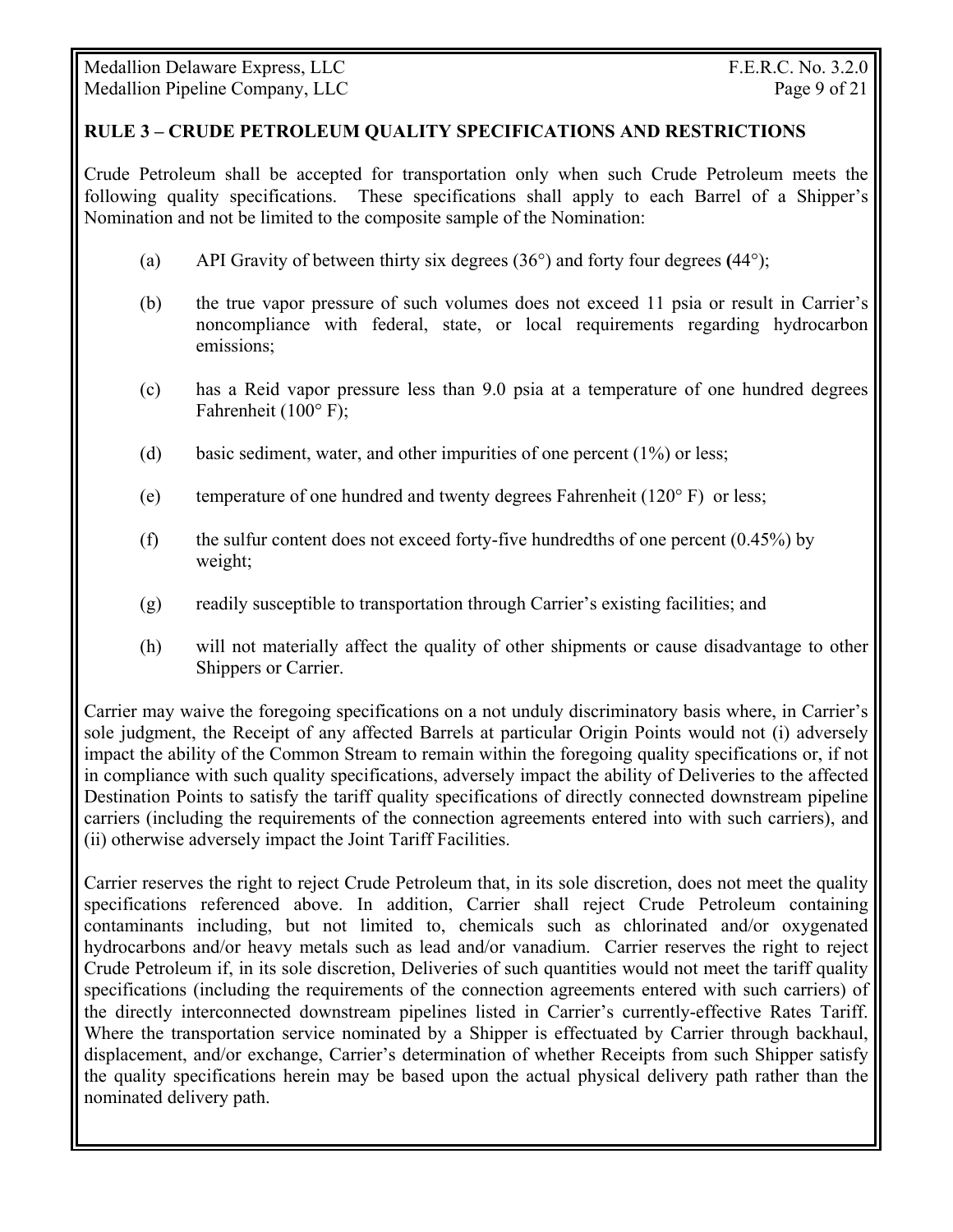Medallion Delaware Express, LLC The Contract of the Second Seconds and T.E.R.C. No. 3.2.0 Medallion Pipeline Company, LLC Page 10 of 21

Carrier may, at its discretion, require, approve, or reject Crude Petroleum containing, or the injection into Crude Petroleum of, corrosion inhibitors, viscosity or pour point depressants, drag reducing agent, or other such additives in the Crude Petroleum to be transported.

If Crude Petroleum is accepted from third-party owned tankage, settled bottoms in such tanks must not be above a point six inches (6") below the bottom of the pipeline connection with the tank.

Carrier reserves the right to reject Crude Petroleum, in its sole discretion, if Shipper or Consignee has failed to comply with applicable laws, rules, and regulations made by government authorities regulating shipment of Crude Petroleum.

If, upon investigation, Carrier determines that Shipper has delivered contaminated Crude Petroleum or Crude Petroleum which otherwise fails to comply with the specifications set forth above, Carrier may exclude Shipper from further entry into applicable segments of the Joint Tariff Facilities until Shipper is able to comply with the quality specifications referenced above, as determined by Carrier in its sole discretion. Carrier reserves the right to dispose of any contaminated Crude Petroleum in its pipeline. Disposal, if necessary, may be made in any reasonable commercial manner, and any liability associated with the contamination or disposal of any Crude Petroleum shall be borne by the Shipper introducing the contaminated Crude Petroleum into the Joint Tariff Facilities.

Carrier may, from time to time, undertake to transport other or additional grades of crude petroleum to the extent Carrier elects, in its sole discretion, to offer such transportation by employing Batched Shipments. If, in Carrier's sole discretion, sufficient quantities are not nominated or facilities are not available to justify continued transportation of other or additional grades, Carrier may, after giving reasonable notice to Shippers who may be affected, cease transporting particular grades of crude petroleum.

Carrier may inject indirect products into Carrier's Pipeline to facilitate the efficient operation of Carrier's facilities.

#### **RULE 4 – TESTING AND MEASURING**

Prior to or during Receipt of Crude Petroleum for transportation, and prior to or during release thereof for Delivery, such quantities of Crude Petroleum shall be measured and tested by a representative of Carrier. Crude Petroleum will be measured by metering.

All shipments tendered to Carrier for transportation shall be metered by a representative of Carrier prior to, or at the time of, Receipt from Shipper. Shipper or Consignee shall have the option of being present or represented during the testing or metering. The results of such testing or metering shall be final.

### **RULE 5 – DEDUCTIONS AND ADJUSTMENTS**

In measuring the quantity of Crude Petroleum Received and Delivered, corrections shall be made from volumes at actual or observed temperature to volumes at sixty degrees Fahrenheit (60° F) and for pressure to 14.696 psia. Quantities shall be corrected for this purpose by use of applicable API-ASTM volume correction factor tables.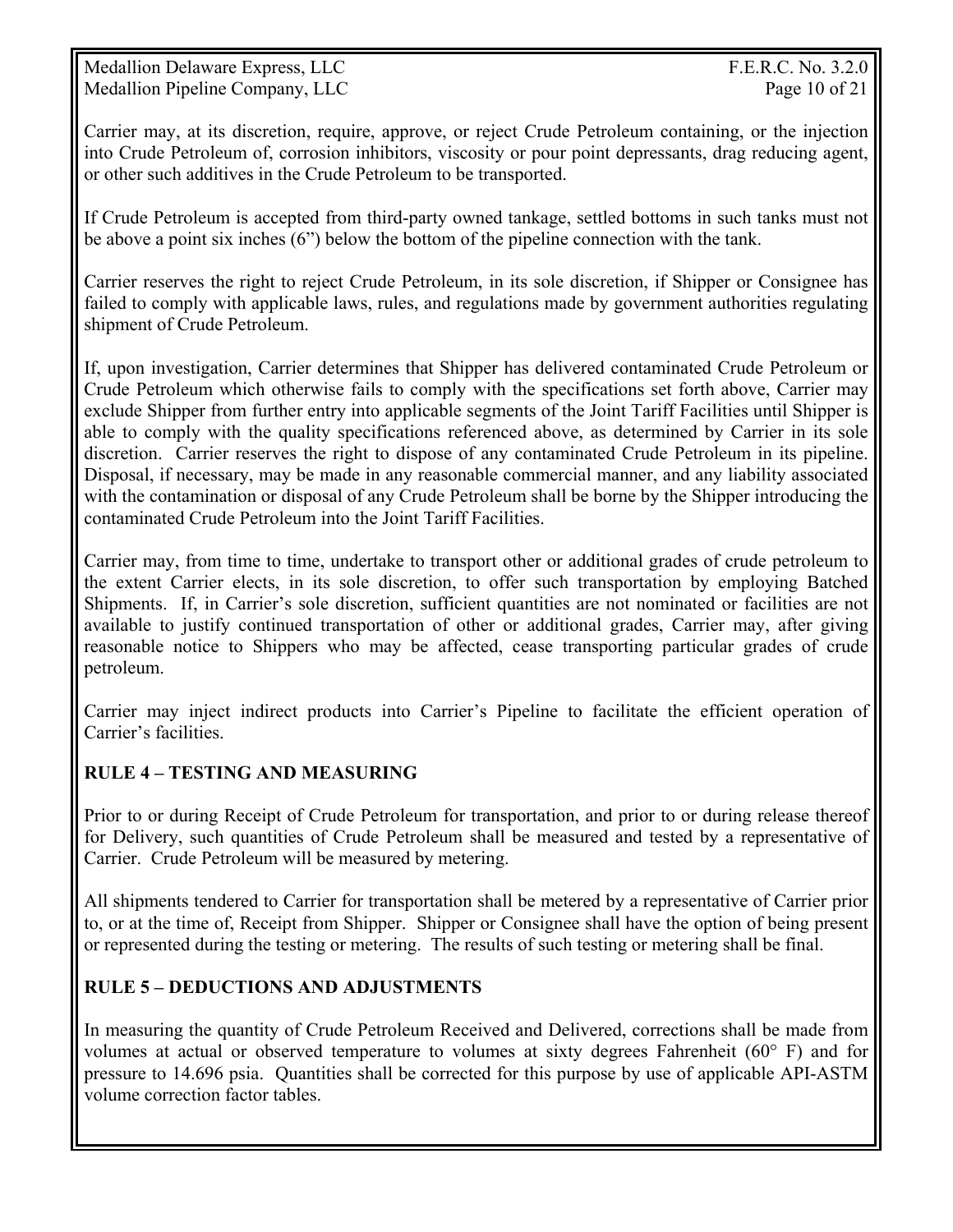Medallion Delaware Express, LLC The Contract of the Second Seconds and T.E.R.C. No. 3.2.0 Medallion Pipeline Company, LLC Page 11 of 21

For all shipments of Crude Petroleum, a deduction for PLA of two-tenths of one percent (0.2%) will be made to cover evaporation, interface losses, and other normal losses during transportation. Carrier, in addition, will deduct the full amount of sediment, water, and other impurities. The net balance, after applicable deduction, will be the quantity deliverable by Carrier.

#### **RULE 6 – VOLUMETRIC ADJUSTMENT**

Any volumetric difference between Receipts from Shipper and Deliveries to Shipper or Consignee during a current month as a result of scheduling will be adjusted in the following month without any further liability to Carrier, taking into consideration all prior deductions allowed pursuant to the rules and regulations contained herein.

#### **RULE 7 – VARIATIONS IN QUALITY AND GRAVITY AND OFFSET OF COMMON STREAM CRUDE PETROLEUM**

(a) **Delivery of Types of Crude Petroleum**. Carrier is not obligated to Deliver the identical Crude Petroleum Received by Carrier. Carrier shall not be liable for any consequence related to the mixing of Crude Petroleum tendered into the Common Stream; provided, however Carrier shall endeavor to Deliver from its common stock Crude Petroleum that is in conformance with the specifications set forth in Rule 3. For Batched Shipments, Carrier shall not be liable for any change in quality and/or Gravity that may occur to Crude Petroleum during transportation of Batches.

#### (b) **Conditions Applicable to Crude Petroleum**

 (i) The acceptance of Crude Petroleum for transportation shall be on the condition that such Crude Petroleum shall be subject to such changes in Gravity, in quality, and in value as may result from its mixture in transit with other Crude Petroleum in the Joint Tariff Facilities and tanks; and

 (ii) Carrier is not liable for any loss or damage resulting from an alteration in Gravity or quality of Crude Petroleum transported by Carrier, unless the loss or damage occurs because of the gross negligence of Carrier.

 (c) CARRIER MAKES NO WARRANTY AS TO MERCHANTABILITY, FITNESS FOR A PARTICULAR PURPOSE, OR ANY OTHER WARRANTY OR REPRESENTATION WITH RESPECT TO THE GRADE OR QUALITY OF CRUDE PETROLEUM TRANSPORTED UNDER THIS TARIFF.

 (d) **Common Stream Crude Petroleum – Interconnecting Carriers**. When both receipts from and deliveries to an interconnecting pipeline of substantially the same grade of Crude Petroleum are scheduled at the same interconnection, Carrier reserves the right, with the cooperation of the operator of the interconnecting pipeline, to offset like volumes of such Common Stream Crude Petroleum in order to avoid the unnecessary use of energy which would be required to physically pump the offsetting volumes. When this right is exercised, Carrier will make the further deliveries for the Shipper involved from Carrier's Common Stream Crude Petroleum.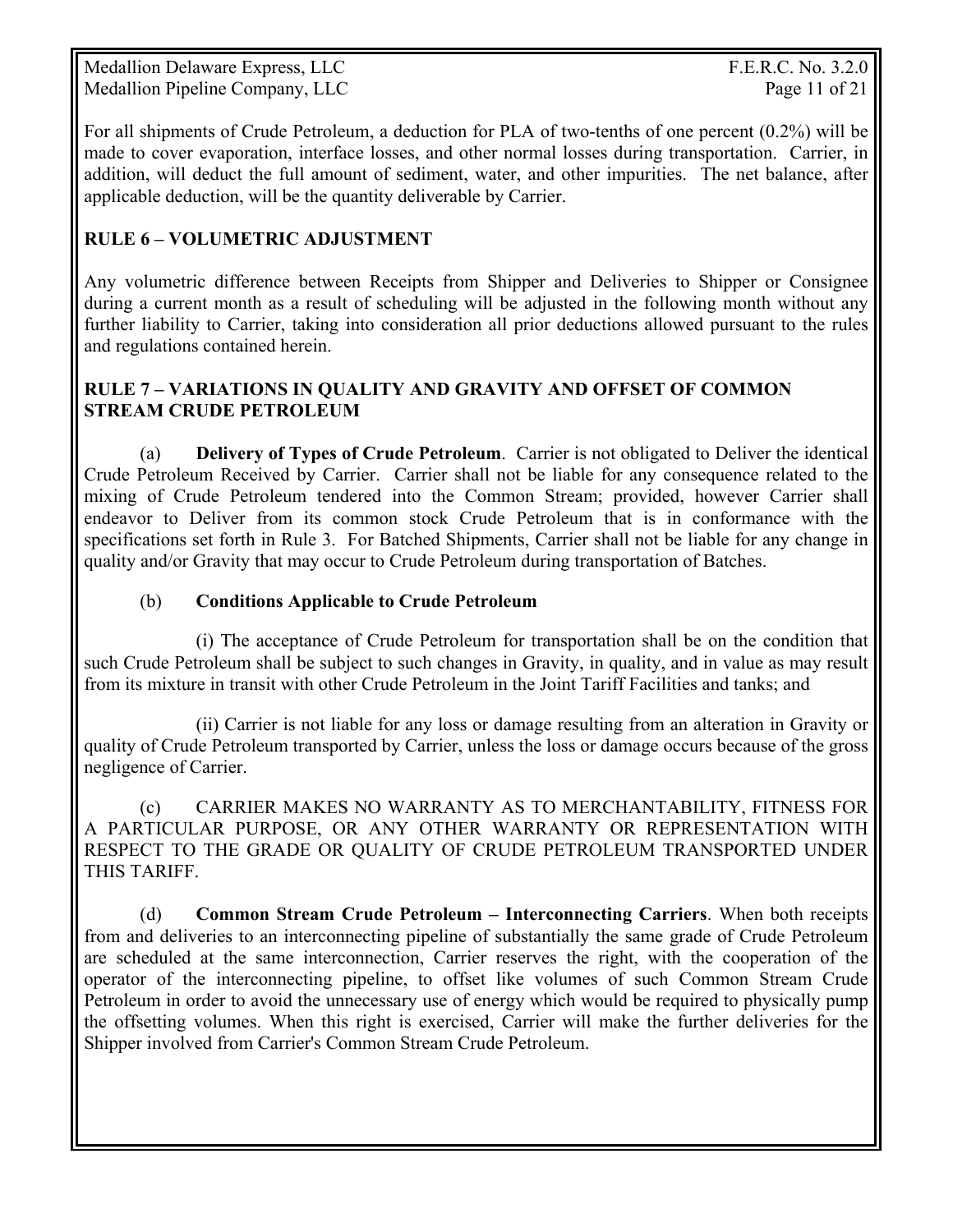Medallion Delaware Express, LLC The Contract of the Second Seconds and T.E.R.C. No. 3.2.0 Medallion Pipeline Company, LLC Page 12 of 21

## **PRE-SHIPMENT REQUIREMENTS AND PROCEDURES**

#### **RULE 8 – TENDER**

Shippers desiring to offer Crude Petroleum for transportation shall make a Nomination to Carrier by submitting, on Carrier's prescribed Notice of Shipment form, a separate Nomination for each calendar month on or before the fifteenth  $(15<sup>th</sup>)$  day of the preceding month or the nomination deadline of the applicable downstream carrier, whichever is earlier. The prescribed Notice of Shipment form, in addition, must provide a verification that Shipper intends, after Delivery to the Destination Point, its quantities will be transported by other carriers (including by pipeline, rail, and/or water) across state lines to its ultimate destination and, therefore, the transportation on the Joint Tariff Facilities is interstate in nature and subject to this Tariff. If Carrier, after review of the aggregate Nominations, determines that the valid Nominations exceed the Joint Tariff Capacity, Carrier shall submit the projected capacity proration results to Committed Shippers. Within two (2) business days thereafter, each Committed Shipper that wishes to elect Committed Firm Service for such Proration Month must submit a revised Nomination that specifies the quantity so elected, not to exceed the Committed Volume or Shipper MDQ, as applicable. Failure to submit a revised Nomination within two (2) business days will forfeit the Committed Shipper's right to elect Committed Firm Service for such Proration Month; provided, however, that, in the event of a mid-month capacity interruption pursuant to Rule 12(i), such two (2) business day period shall run from the date Carrier provides notice to Committed Shippers of such capacity interruption and its impact on previously-approved Nominations.

If transportation capacity is available and operating conditions permit, Carrier, in its sole discretion, and on an equitable and non-discriminatory basis taking into account the rights of different classes of Shippers, may accept late or revised Nominations for Crude Petroleum for transportation after the fifteenth  $(15<sup>th</sup>)$  day of the month preceding the month during which the transportation under the Nomination is to begin, including late or revised Nominations during the month in which the transportation has already begun.

Carrier shall not be obligated to accept Nominations from any Shipper unless such Shipper, upon request from Carrier, provides written third-party verification, in a form and substance satisfactory to Carrier in its sole discretion, that supports such Shipper's Nomination as in compliance with the requirements of this Tariff including, but not limited to, confirmation that the quantities nominated by Shipper are reasonable estimates of the quantities Shipper is capable of tendering for transportation, and that Shipper has provided, or arranged for access to, equipment and facilities capable of satisfactorily delivering to the Origin Point and receiving at the In-Transit Point or the Destination Point the quantities Tendered for transportation. Carrier shall not be obligated to accept a Shipper's Crude Petroleum where such verification is unacceptable to Carrier, including where a directly interconnected downstream pipeline (or other facility operator) nominated by Shipper (i) does not confirm Shipper's Nomination, in whole or in part, and/or (ii) subsequently during the month in question, reduces Shipper's previously confirmed nomination on the downstream facilities.

If, during a month in which Nominations have not been prorated pursuant to Rule 12, Carrier determines that an Uncommitted Shipper is not tendering the quantities that it has nominated for that month, then Carrier reserves the right to reduce such Shipper's Nomination accordingly for the balance of such month.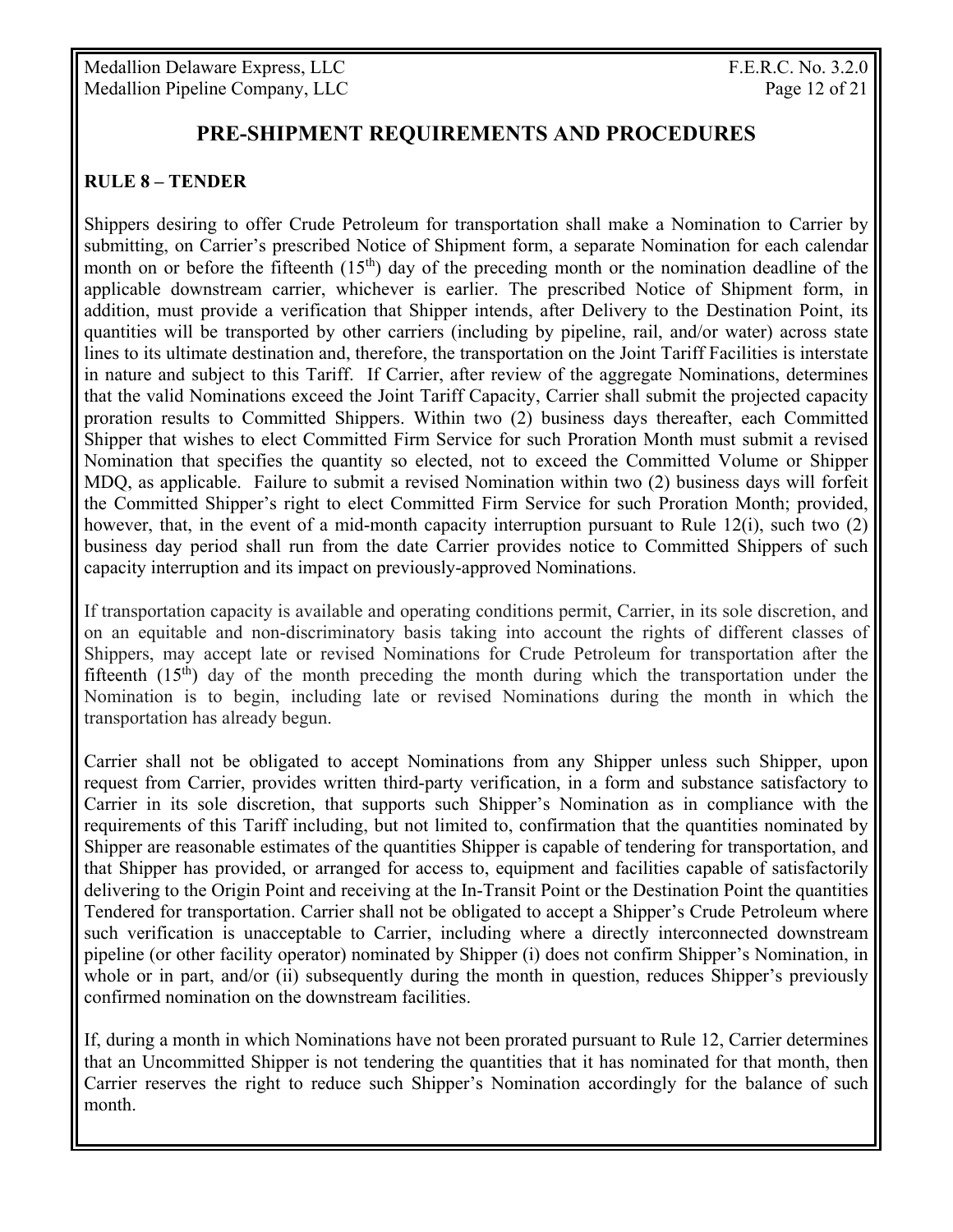## **RULE 9 – CREDITWORTHINESS OF SHIPPER**

Upon the request of Carrier, all prospective and existing Shippers must submit sufficient financial information to establish creditworthiness. The creditworthiness requirements for Committed Shippers shall be as set forth in the TSAs. For Uncommitted Shippers, if in Carrier's sole discretion, a prospective Shipper is not creditworthy, or if a current Shipper's credit deteriorates, Carrier may require such Shippers to provide financial assurances, including, but not limited to: (i) prepayment of transportation charges; (ii) a guaranty in an amount sufficient to ensure payment to Carrier of all such costs and charges that could reasonably accrue, in a form and from a third party acceptable to Carrier; (iii) a letter of credit from an appropriate financial institution in a form acceptable to Carrier and in an amount sufficient to ensure payment to Carrier of all costs and charges that could reasonably accrue; or (iv) such other enforceable collateral security, including but not limited to, security agreements over assets of Shipper, in a form acceptable to Carrier.

Carrier shall not be obligated to accept Crude Petroleum, or a Nomination, for transportation from an existing or prospective Shipper if the Shipper or prospective Shipper fails to provide financial assurances within two (2) days of Shipper's receipt of Carrier's written request for such assurances.

# **RULE 10 – TITLE**

A Tender for shipment shall constitute a warranty by Shipper that it has unencumbered title thereto, or the unencumbered right to ship such Crude Petroleum, but acceptance shall not be deemed a representation by Carrier as to title or right. Carrier reserves the right to reject on a non-discriminatory basis any Crude Petroleum tendered for shipment that may be involved in litigation, the title or right to which may be in dispute, or that may be encumbered by lien or charge of any kind, except to the extent that Shipper submits either satisfactory proof of unencumbered title or right or a satisfactory indemnity bond.

### **RULE 11 – QUANTITIES**

Carrier may take Receipt or make Delivery of Crude Petroleum in quantities of not less than five hundred (500) bpd aggregate from one or more Shippers. Carrier reserves the right to take Receipt or make Delivery of less than five hundred (500) bpd of Crude Petroleum, if such quantity can be consolidated with other Crude Petroleum such that Carrier can make a single Delivery of not less than five hundred (500) bpd.

If a Volume Commitment Shipper fails to tender a volume of Crude Petroleum equal to its Committed Volume, multiplied by the number of days in the applicable month, it shall pay to Carrier the Deficiency Payment, which payment shall be equal to the shortfall in the quantity tendered multiplied by the applicable rate in its Volume Commitment TSA.

### **RULE 12 – PRORATIONING OF PIPELINE CAPACITY**

(a) **Prorationing.** When a Proration Month occurs, Available Capacity will be apportioned among all valid Shipper Nominations on the basis set forth in Rule 12(b)-(i).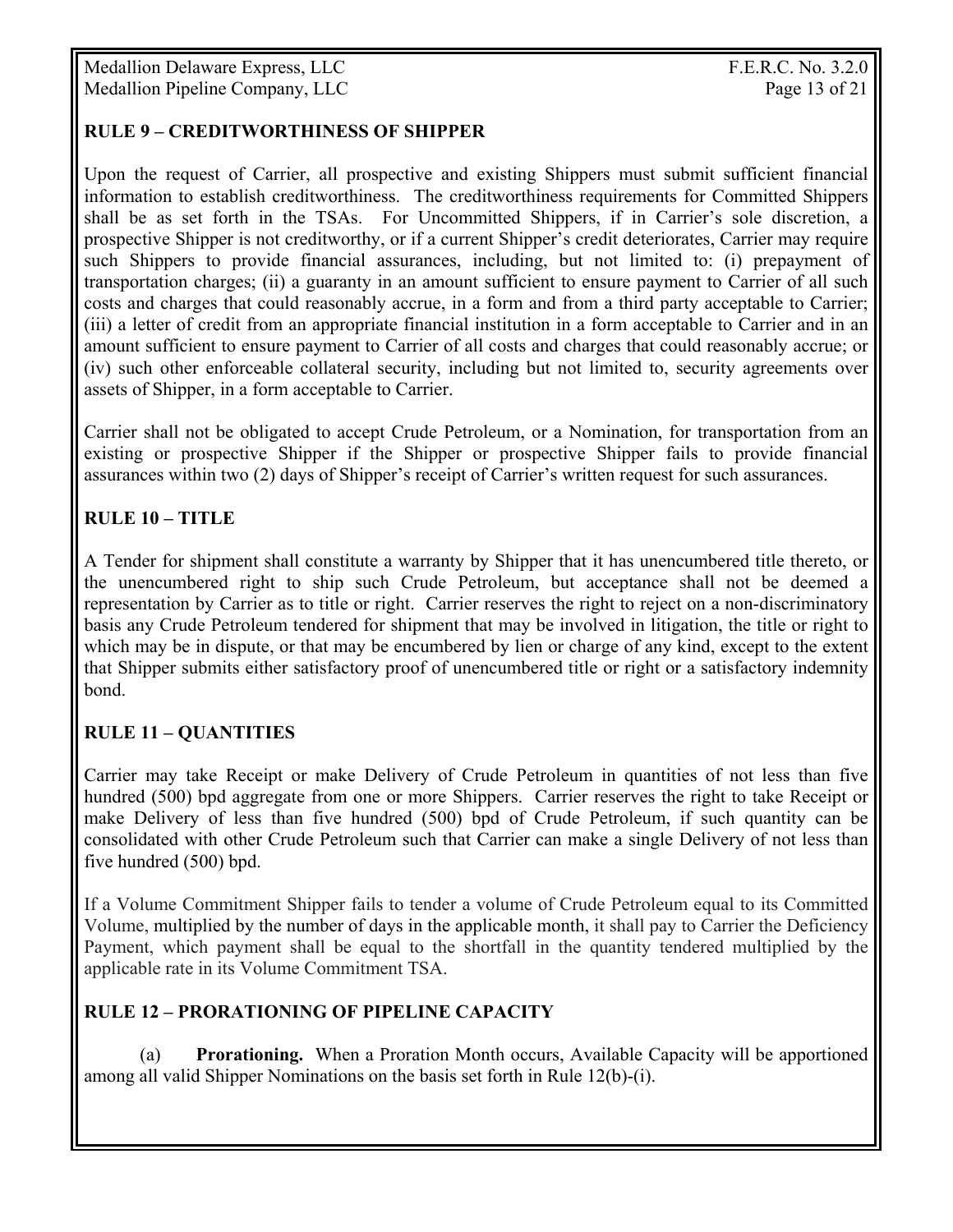Medallion Delaware Express, LLC The Contract of the Second Seconds and T.E.R.C. No. 3.2.0 Medallion Pipeline Company, LLC Page 14 of 21

(b) **Division of capacity between Local and Joint Tariff Services.** If **[C]** the Proration Month occurs on a segment of Carrier's system **[N]** an Affected Segment is used to provide Joint Tariff Service, the Available Capacity on **[C]** the affected segment **[N]** such Affected Segment will first be **[C]** divided **[N]** apportioned between the Joint Tariff Service **[C]** being provided on such segment and the Local Tariff Service. The Joint Tariff Service will be allocated capacity equal to the Joint Tariff Allocated Quantity and the Local Tariff Service will be allocated capacity equal to the Local Tariff Allocated Quantity. The Joint Tariff Allocated Quantity shall be divided among shipper classes in accordance with Rule  $12(c) - (h)$  below.

 (c) **Exempt Volumes**. The volume elected by Committed Shippers to receive Committed Firm Service in accordance with Rule 8, up to each Committed Shipper's Committed Volume or Shipper MDQ, as applicable, is exempt from the prorationing procedures set forth in this Rule 12 ("Exempt Volumes"). If a Firm Shipper's Nominations during a Proration Month are less than its Committed Volume or Shipper MDQ, multiplied by the number of days in the applicable month, the Firm Shipper's Exempt Volumes for that month will be limited to the amount of its Nominations. If the total of all Firm Shippers' aggregate Nominations is less than the Firm Capacity, multiplied by the number of days in the applicable month, then a Firm Shipper's Make-Up Volumes will be accepted up to the remaining Firm Capacity during the term of such Firm Shipper's TSA; provided that, in the event the total Nominations by Firm Shippers of Make-Up Volumes exceeds the remaining Firm Capacity, multiplied by the number of days in the applicable month, Carrier will adjust the Nominations of Make-Up Volumes on a pro rata basis. Otherwise, any Make-Up Volumes above the Firm Capacity as well as Firm Shipper quantities in excess of Committed Volumes or Shipper MDQs (other than the Make-Up Volumes), shall be treated as quantities nominated by a Regular Shipper, as described in Rule 12(d) below.

(d) **Division of capacity between Shipper classes**. For each Proration Month, the Remaining Available Capacity shall be divided between Regular Shippers and New Shippers. Generally, as described in this section, up to ten percent (10%) of the Remaining Available Capacity shall be allocated first to New Shippers and at least ninety percent (90%) of the Remaining Available Capacity shall be allocated to Regular Shippers in proportion to their usage during the Base Period.

- (1) **New Shippers**
	- a) **Availability of capacity**. Not more than ten percent (10%) of the Remaining Available Capacity shall be made available to New Shippers as a class.
	- b) **Allocation**. **[N]** When the Nominations made by New Shippers exceed ten percent (10%) of the Remaining Available Capacity, each New Shipper will receive a pro rata portion of the ten percent (10%) of the Remaining Available Capacity based on its Nominations. **[C]** Each New Shipper will be allocated, subject to Rule 15, a share of the capacity available to all New Shippers equal to the least of: (i) Nominations; (ii) ten percent (10%) of the Remaining Available Capacity of the applicable segment of Carrier's Pipeline, divided by the number of New Shippers who nominated quantities for shipment during the Proration Month; or (iii) one-fifth of 10% (2.0%) of the Remaining Available Capacity of the applicable segment of Carrier's Pipeline for the Proration Month. Any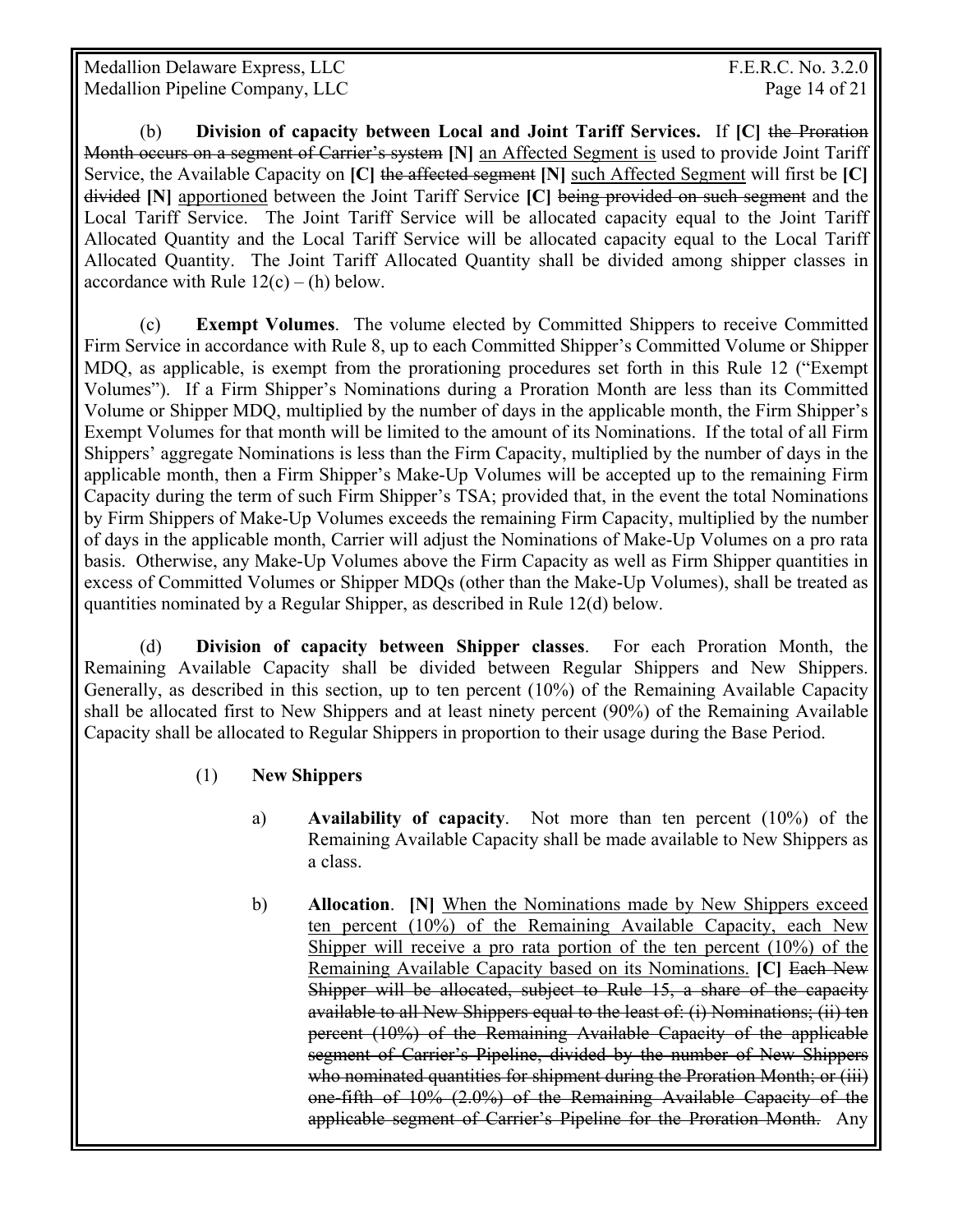Medallion Delaware Express, LLC The Contract of the Second Seconds and T.E.R.C. No. 3.2.0 Medallion Pipeline Company, LLC Page 15 of 21

unused capacity allocated to New Shippers will become available for allocation among the Regular Shippers.

#### (2) **Regular Shippers**

- a) **Availability of capacity**. The remainder of the Remaining Available Capacity will be available to any Regular Shipper that submitted valid Nominations for the Proration Month. A Committed Shipper shall have Regular Shipper status for its Nominations in excess of Exempt Volumes, if any.
- b) **Allocation**. The remainder of the Remaining Available Capacity will be apportioned among all Regular Shippers. Each Regular Shipper's share of such capacity will be allocated based on its respective proportion of Deliveries during the Base Period (for example, if a Regular Shipper had five percent (5%) of Deliveries during the Base Period, that Regular Shipper would receive five percent  $(5%)$  of the capacity available for Regular Shippers). The shipment history for each Committed Shipper during each month of the Base Period shall be calculated as the greater of (i) Deliveries, or (ii) Committed Volume or Shipper MDQ, as applicable. Any unused allocated capacity by a Regular Shipper shall be reallocated among other Regular Shippers.

 (e) **Base Period Eligibility**. For an Uncommitted Shipper to receive Regular Shipper status for purposes of prorationing, the Uncommitted Shipper must have Actual Shipments of Crude Petroleum in at least eighteen (18) of the eighteen (18) months of the Base Period (except during transition periods as described in Rule 12(h)). To the extent an Uncommitted Shipper does not meet the foregoing eligibility requirements, it shall be treated as a New Shipper for prorationing purposes.

 (f) **Transfer of prorated capacity**. Except as provided in this subsection and in Rule 10, prorated quantities allocated to a Shipper may not be assigned, conveyed, loaned, transferred to, or used in any manner by another Shipper. A Shipper's allocation may be transferred as an incident of the bona fide sale of Shipper's business or to a successor to Shipper's business by the operation of law, such as an executor or trustee in bankruptcy.

 (g) **Nomination Integrity**. During a Proration Month, if Shipper fails to deliver to Carrier at least ninety-five percent (95%) of its final confirmed Nomination, Carrier will charge Shipper an amount equal to the applicable tariff rate multiplied by the nominated quantities not received by Carrier.

(h) **Transition rule for determining Base Period**. During the initial eighteen (18) months of (i) the Joint Tariff's implementation, and/or (ii) the in-service date of each expansion and each newly constructed pipeline segment of Joint Tariff Facilities (both (i) and (ii) referred to as "Effective Date"), the Base Period shall consist of each full calendar month since the Effective Date, but prior to the Proration Month. For example, if the Proration Month were to occur in the seventh  $(7<sup>th</sup>)$  month from the Effective Date, the Base Period would consist of the first six (6) months from the Effective Date. In all other respects, Rule  $12(a)-(e)$  remains in effect during the initial eighteen  $(18)$  months of the Joint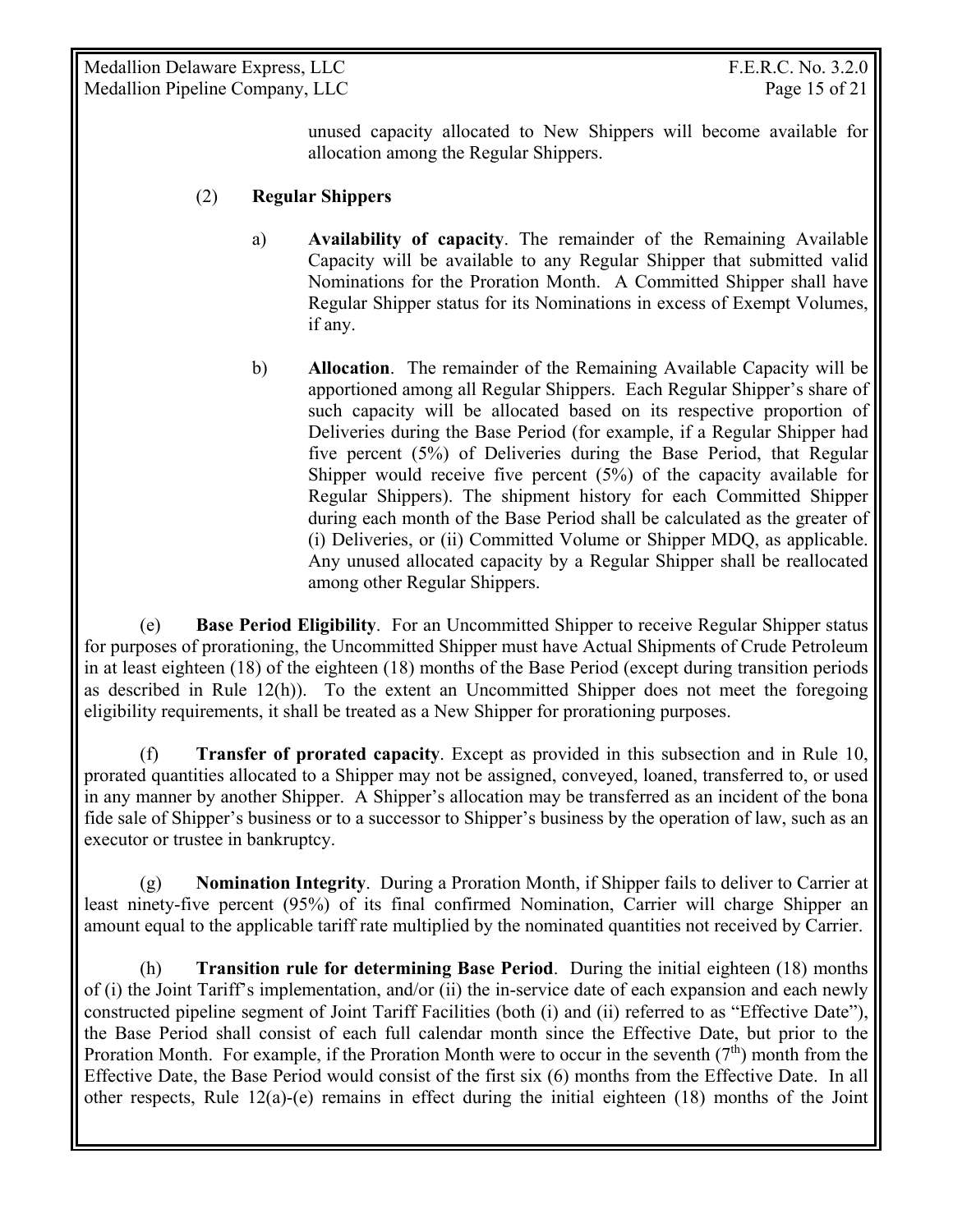Medallion Delaware Express, LLC The Contract of the Second Seconds and T.E.R.C. No. 3.2.0 Medallion Pipeline Company, LLC Page 16 of 21

Tariff's implementation. This transition rule shall have no effect on and after the nineteenth  $(19<sup>th</sup>)$  full calendar month from the applicable Effective Date.

(i) **Capacity Interruptions and Curtailment**. Carrier shall have the right to interrupt Receipts and Deliveries of Shipper's Crude Petroleum, including the right to curtail Receipts and Deliveries under Committed Firm Service pursuant to the terms of the TSAs, (i) for scheduled or unscheduled repairs, maintenance, modifications or improvements to the Joint Tariff Facilities, and/or (ii) by reason of a force majeure event. Carrier will use commercially reasonable efforts to minimize the extent and duration of any interruption and the impact of such interruption on the operation of the Joint Tariff Service. Interruptions of Non-Firm Service will be based on the procedures set forth in Rule 12(d)-(h). If insufficient capacity remains after the interruption of Non-Firm Service, Exempt Volumes shall be interrupted on a pro rata basis.

# **TRANSPORTATION SERVICES AND RELATED REQUIREMENTS**

#### **RULE 13 – ORIGIN AND DESTINATION POINT FACILITIES REQUIRED**

Carrier only provides working tankage that is incidental and necessary to the transportation of Crude Petroleum, but does not provide or offer storage service, whether in transit or at Origin Points or Destination Points. Nominations for the transportation of Crude Petroleum will be accepted only when Shipper has provided, or arranged for access to, equipment and facilities capable of satisfactorily delivering to the Origin Point and receiving at the Destination Point the quantities tendered for transportation. Shipper will deliver to the Origin Point nominated quantities on a ratable basis over the course of a month. Carrier, where operations permit, may waive such ratable delivery requirement in its sole discretion.

No duty to transport shall arise until Shipper furnishes to Carrier documentation sufficient to demonstrate that Shipper has provided, or arranged for access to, the necessary equipment and facilities immediately upstream of the Origin Point and downstream of the Destination Point.

#### **RULE 14** – **IN-TRANSIT STORAGE**

Although Carrier does not provide or offer storage service, certain storage providers offer storage services at the In-Transit Points. Shipper may submit a Nomination, in accordance with Rule 8, requesting that its Crude Petroleum offered for transportation be stopped temporarily at an In-Transit Point(s) for storage, provided that: (i) such Nomination shall list the Origin Point, the In-Transit Point(s), and the ultimate Destination Point; (ii) the In-Transit Point(s) nominated by Shipper shall be along the transportation path between the Origin Point(s) and the ultimate Destination Point; (iii) the storage shall last no more than six (6) months; (iv) Shipper is solely responsible for arranging for storage services at the In-Transit Point(s), including entering into any required storage service agreement(s) with the affected storage provider(s); and (v) Crude Petroleum stopped at the In-Transit Point(s) shall be subject to the rates applicable to the transportation from the Origin Point to the ultimate Destination Point. To the extent practicable and permitted by operating conditions, Carrier may, at its sole discretion, accept such Nomination. Upon intermediate delivery of the Crude Petroleum to the In-Transit Point(s), the custody and possession of the Crude Petroleum shall transfer to Shipper, and Carrier shall not be liable for loss and/or damage to such Crude Petroleum while in storage.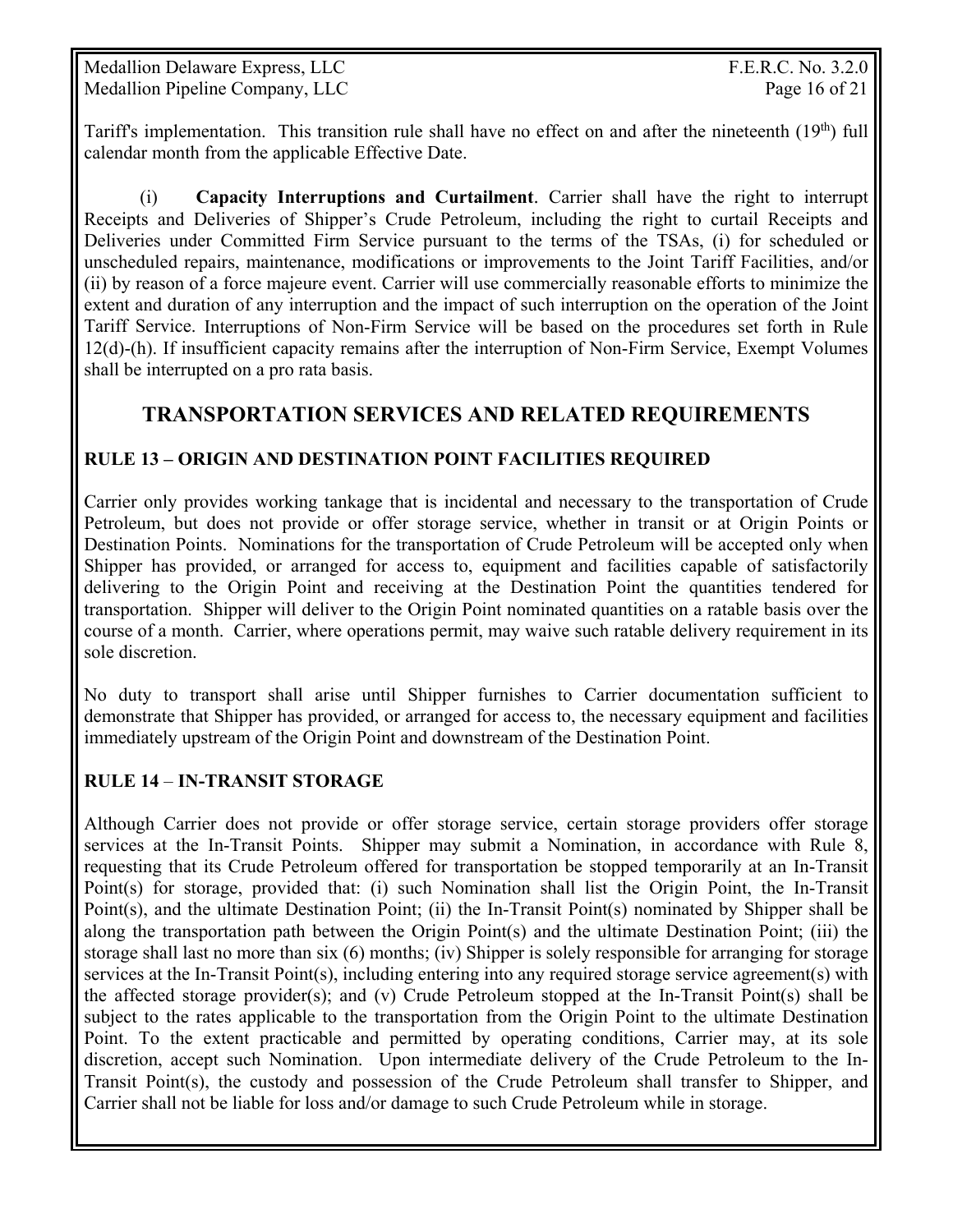Medallion Delaware Express, LLC The Contract of the Second Seconds and T.E.R.C. No. 3.2.0 Medallion Pipeline Company, LLC Page 17 of 21

Shipper may submit a Nomination, in accordance with Rule 8, requesting that Crude Petroleum placed in storage at the In-Transit Point(s) be withdrawn and Delivered to the ultimate Destination Point, at no additional charge, provided that: (i) such Nomination shall list the In-Transit Point(s) and the ultimate Destination Point previously listed on Shipper's Nomination to stop Crude Petroleum for in-transit storage; and (ii) Shipper shall make such Nomination for withdrawal and Delivery within six (6) months from the date Crude Petroleum was intermediately delivered at the In-Transit Point(s) for storage. To the extent practicable and permitted by operating conditions, Carrier may, at its sole discretion, accept such Nomination. Upon withdrawal of the Crude Petroleum from the In-Transit Point(s), the custody and possession of the Crude Petroleum shall transfer to Carrier.

# **RULE 15** *–* **PIPEAGE OR OTHER CONTRACTS**

Separate pipeage and other contracts may be required of a Shipper before any duty of transportation by Carrier shall arise. A pipeage contract may include additional charges for reimbursement for facilities necessary to Receive **[N]** and/or Deliver Shipper's shipments.

# **RULE 16 – LINE FILL AND WORKING STOCK REQUIREMENT**

Carrier will require each Shipper to supply a pro rata share of Crude Petroleum necessary for pipeline line fill and working stock (including tank bottoms) for efficient operation of the Joint Tariff Facilities prior to Delivery. For the first three (3) months commencing on the Effective Date, each Shipper's initial line fill obligation will be based on the higher of (i) Shipper's Nominations or (ii) Shipper's Committed Volume or Shipper MDQ, in proportion to the aggregate Nominations and aggregate Committed Volumes and/or Shipper MDQs. For Acreage Dedication Shippers, both the initial and subsequent line fill obligations will be based upon the line fill necessary to deliver the Shipper MDQ to the Colorado City Hub Destination Point, as defined in the Rates Tariff. Line fill requirements will be adjusted every three (3) months based on Actual Shipments, and New Shippers shall be assigned line fill requirements based on their Nominations. After any such adjustments, if the pro rata share of Crude Petroleum to be provided by a Shipper changes as a result of such reallocation, Shipper shall be required to provide within thirty (30) days at Shipper's Origin Point any increase in its line fill obligation or Carrier shall be required to redeliver any reduction in Shipper's line fill obligation within thirty (30) days to Shipper's Destination Point.

Except for the periodic adjustments in line fill requirements provided for above, Crude Petroleum provided by a Shipper for this purpose may be withdrawn from the pipeline only after shipments have ceased and if written notice to discontinue shipments through the Joint Tariff Facilities is received on or before the fifteenth  $(15<sup>th</sup>)$  day of the month preceding the last calendar month in which Shipper intends to ship. Such withdrawal shall be made by Carrier over a reasonable period, not to exceed twelve (12) months after such notice to discontinue shipments is received.

# **RULE 17 – DELIVERY AND DEMURRAGE**

After any shipment has arrived at the Destination Point, Carrier may begin Delivery at its current rate of pumping. Since Carrier does not own or operate storage or tankage facilities for Shipper storage purposes, it is essential that Shipper or its Consignee promptly accept any shipment offered for Delivery. A demurrage charge of \$0.01 per Barrel shall accrue for each day on which any part of said shipment offered for Delivery is not promptly taken by Shipper or its Consignee.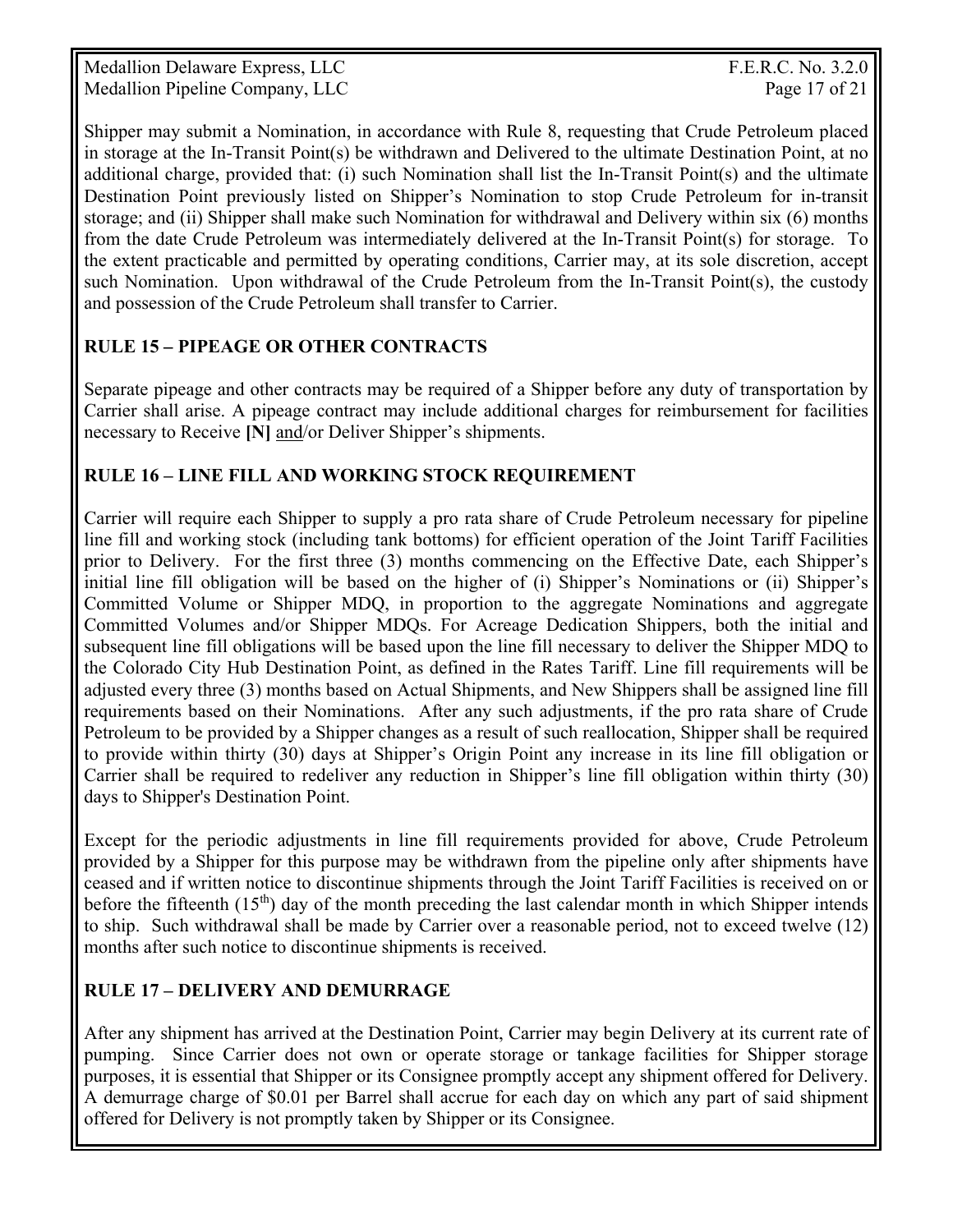Medallion Delaware Express, LLC F.E.R.C. No. 3.2.0 Medallion Pipeline Company, LLC Page 18 of 21

In the event that Shipper or its Consignee fail to promptly accept any shipment offered for Delivery or any portion thereof, then Carrier shall also have the right to divert, reconsign, or make whatever arrangements for disposition of the subject Crude Petroleum that it deems appropriate to clear its pipeline facilities, including the right to sell the subject Crude Petroleum at private or public sale. Carrier may be a purchaser at any such sale. From the proceeds of any such sale, Carrier may pay itself all transportation and other charges and expenses in caring for and maintaining the subject Crude Petroleum and the costs of sale, and the balance shall be held for whomsoever may be lawfully entitled thereto.

### **RULE 18 – EVIDENCE OF RECEIPTS AND DELIVERIES**

The Receipt and Delivery shall be evidenced, in each instance, by a statement showing the quantities Received or Delivered as the case may be, temperature, basic sediment and water, and any other data essential to the determination of quantity.

# **RULE 19 – RATES APPLICABLE**

Crude Petroleum accepted for transportation shall be subject to the rates in effect on the date of Receipt by Carrier, irrespective of the date of Tender.

# **RULE 20 – PAYMENT OF TRANSPORTATION AND OTHER CHARGES**

Transportation and all other lawful charges will be collected on the basis of net quantity of Crude Petroleum Received at the Origin Point. Shipper shall be responsible for payment of transportation and all other charges applicable to the shipment, and at the discretion of Carrier, may be required to prepay such charges or furnish guaranty of payment to Carrier. Shipper shall be responsible for the payment of all royalties, overriding royalties, production payments, and other similar amounts due in respect of such Crude Petroleum*.* Administrator shall deliver an invoice to Shipper on or before the tenth (10th) business day of each month setting forth the amount due under the terms of the Joint Tariff and, where applicable, the TSA. Shipper shall pay on or before the later of the twentieth  $(20<sup>th</sup>)$  business day of the month or ten (10) business days following the date of receipt of an invoice from Administrator for the immediately preceding month, if applicable, the amount due as set forth on the invoice, except as disputed in good faith by Shipper, in which event Shipper shall only pay the undisputed portion of such amount in such invoice until such time as the dispute is resolved.

Carrier shall have a lien on all Crude Petroleum in its possession belonging to Shipper to secure the payment of all unpaid charges due by such Shipper, and may withhold such Crude Petroleum from Delivery until all of such unpaid charges shall have been paid. If any charge remains unpaid after the due date specified in Carrier's invoice, then such amount shall bear interest from the day after the date of the invoice until paid, calculated at an annual rate equivalent to one hundred and twenty-five percent (125%) of the prime rate of interest, as of the date of Carrier's invoice, charged by the Citibank N.A. of New York, New York, for ninety (90) day loans made to substantial and responsible commercial borrowers or the maximum rate allowed by law, whichever is the lesser.

If said charges shall remain unpaid five (5) days after the time that may be fixed for Delivery as provided for below or, in the absence of unpaid charges, when there shall be failure to take the Crude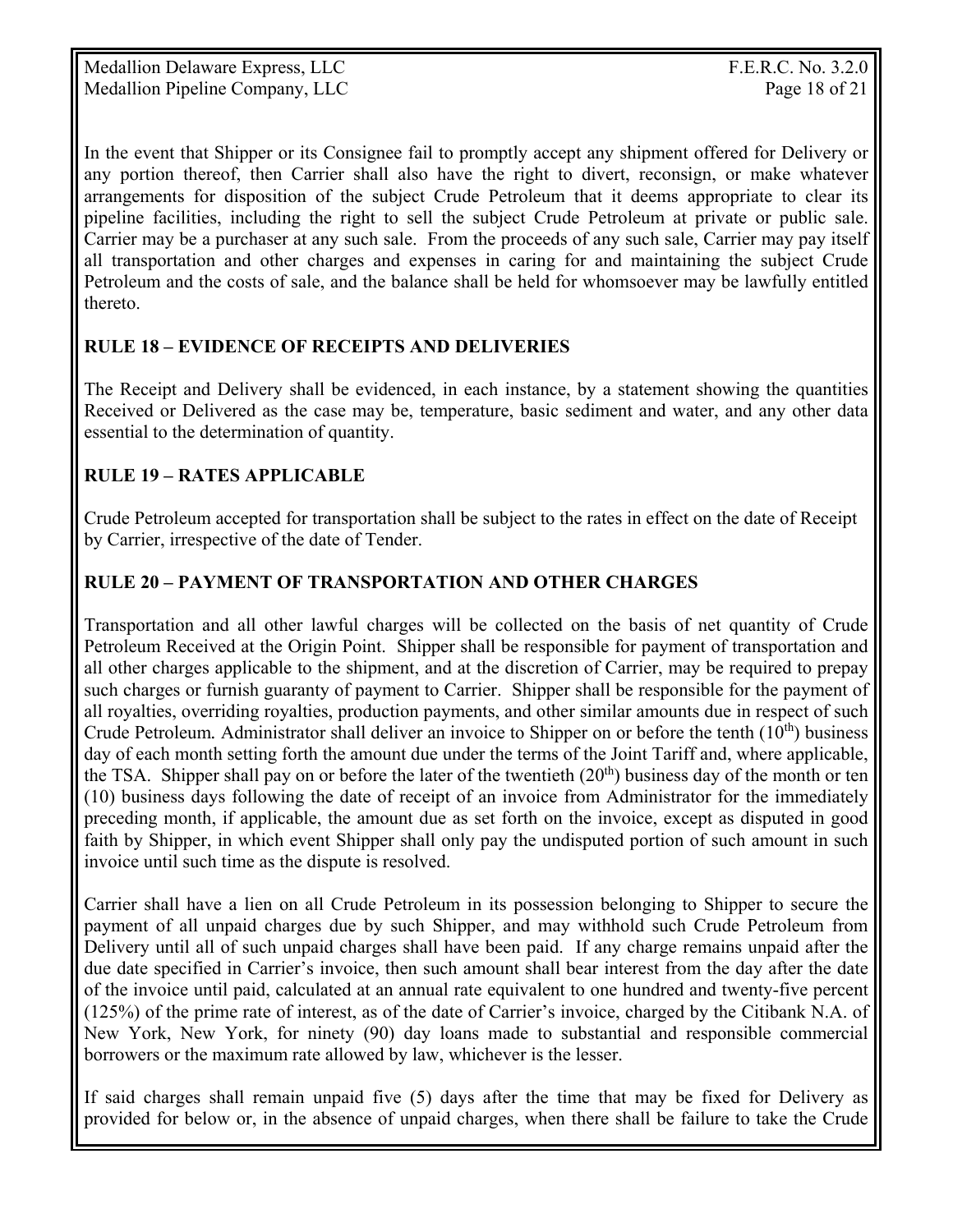Medallion Delaware Express, LLC The Contract of the Second Seconds and T.E.R.C. No. 3.2.0 Medallion Pipeline Company, LLC Page 19 of 21

Petroleum at the Destination Point as provided in these rules and regulations, Carrier may, by an agent, sell said Crude Petroleum at public auction for cash on any day not a Sunday or legal holiday, and not less than forty-eight (48) hours after publication of notice, in a daily newspaper, of the time and place of such sale and the quantity of Crude Petroleum to be sold. Carrier may be a bidder and purchaser at such sale. Out of the proceeds of said sale, Carrier may pay itself all transportation and any other lawful charges, expense of notice, advertisement, sale, and other necessary expense, and of caring for and maintaining the Crude Petroleum, and the net balance shall be held without interest for whomsoever may be lawfully entitled thereto; if the proceeds of said sale do not cover all expenses incurred by Carrier, Shipper and/or Consignee are liable to Carrier for any deficiency.

In addition to all other liens, statutory or otherwise, to which Carrier is entitled and unless the following grant is expressly prohibited by the terms of one or more security agreements or credit agreements creating prior, perfected security interests in the hereinafter-defined Collateral, Shipper hereby grants to Carrier a first priority, continuous and continuing security interest in all of the following, whether now or hereafter existing or acquired, as collateral for the prompt and complete payment and performance of Shipper's Obligations (as defined below): (i) all Crude Petroleum accepted by Carrier for transportation, terminalling, or otherwise while in the possession of Carrier; (ii) all other property of Shipper now in the possession of and at any time and from time to time hereafter delivered to Carrier or its agents but only while in the possession of Carrier; and (iii) all of Shipper's pre-payments, deposits, balances, and credits with, and any of its claims against, Carrier, at any time existing. The property described or referred to in subsections (i) through (iii) above is collectively referred to as the "Collateral". This grant secures the following (collectively, the "Obligations"): (i) all antecedent, current and future transportation, terminalling, special, ancillary and other lawful charges arising under or related to this Tariff or the contracts entered into in connection with this Tariff; (ii) the repayment of any amounts that Carrier may advance or spend for the maintenance, storage or preservation of the Collateral; (iii) all amounts owed under any modifications, renewals or extensions of any of the foregoing obligations; and (iv) all other amounts now or in the future owed by Shipper to Carrier, whether or not of the same kind or class as the other obligations owed by Shipper to Carrier. Shipper authorizes Carrier to file such financing statements or other documents necessary to perfect and maintain the security interest herein granted.

#### **RULE 21 – CHARGES FOR SPILL COMPENSATION ACTS AND REGULATIONS**

In addition to the transportation charges and all other charges accruing on Crude Petroleum accepted for transportation, a per Barrel charge will be assessed and collected in the amount of any tax, fee, or other charge levied against Carrier in connection with such a commodity, pursuant to any Federal, State or local act or regulation which levies a tax, fee or other charge on the Receipt, Delivery, transfer or transportation of such commodities within their jurisdiction for the purpose of creating a fund for the prevention, containment, cleanup and/or removal of spills and/or the reimbursement of persons sustaining loss therefrom. If such a tax, fee, or other charge is levied against Carrier, Carrier shall file with the **[W]** Federal Energy Regulatory Commission FERC to place into effect a per Barrel rate to recover such tax, fee, or other charge. Carrier shall be under no obligation to contest or protest on behalf of Shipper or its Consignee the legality of such tax, fee, levy or other charges.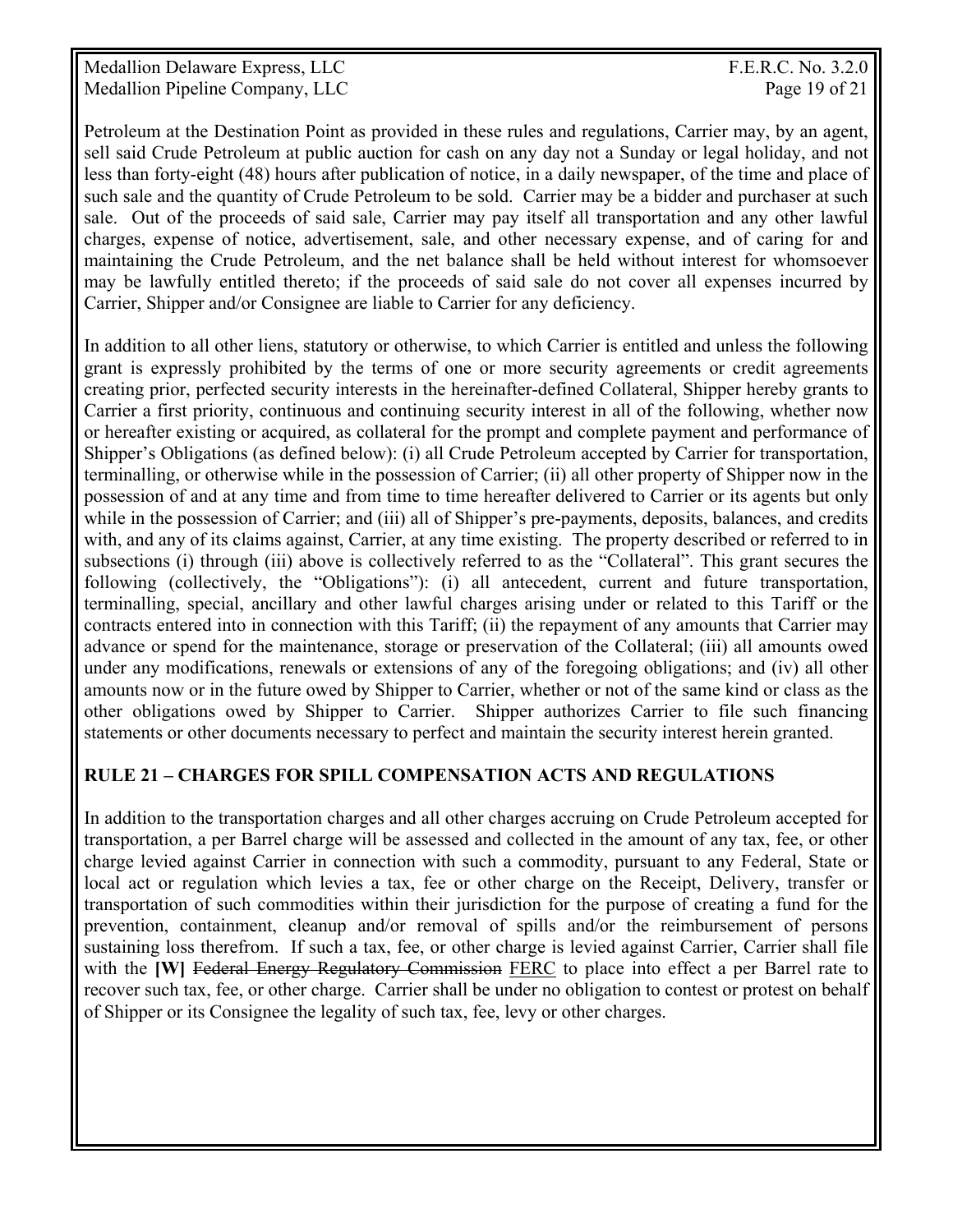Medallion Delaware Express, LLC F.E.R.C. No. 3.2.0 Medallion Pipeline Company, LLC Page 20 of 21

# **LIABILITY AND CLAIMS**

#### **RULE 22 – DUTY OF CARRIER**

Carrier shall transport and Deliver the quantity of Crude Petroleum accepted for transportation (less the appropriate deductions), with reasonable diligence, considering the quantity of Crude Petroleum, the distance of transportation, the safety of operation, and other material factors.

#### **RULE 23 – LIABILITY OF CARRIER**

 (a) Except where caused by the gross negligence of Carrier and/or Administrator, Carrier and Administrator shall not be liable or responsible to any party for any delay, damage **[N]** , or loss, whether to property or person, including fines or penalties, resulting from any cause while Carrier is in possession or control of such Shipper's Crude Petroleum, including the breakdown of the Joint Tariff Facilities.

 (b) If damage or loss to Crude Petroleum results from any cause other than the gross negligence of Carrier while Carrier is in possession or control of such Crude Petroleum, then Carrier may apportion the cost of such damage or loss on a pro rata basis among all Shippers. Each Shipper's share of such cost shall be determined by Carrier based on the proportion of the quantity of Shipper's Crude Petroleum in the possession of Carrier on the date of such loss to the total quantity of Crude Petroleum in the possession of Carrier on the date of such loss. Carrier shall be obligated to deliver only that portion of the Crude Petroleum remaining after such deduction.

 (c) NOTWITHSTANDING ANYTHING TO THE CONTRARY IN THIS TARIFF AND EXCEPT AS OTHERWISE PROVIDED IN A TSA BETWEEN CARRIER AND SHIPPER, IN NO EVENT SHALL CARRIER BE LIABLE OR RESPONSIBLE TO ANY SHIPPER, ITS AFFILIATES, SUCCESSORS IN INTEREST, BENEFICIARIES OR ASSIGNEES, FOR ANY CONSEQUENTIAL, INCIDENTAL, INDIRECT, SPECIAL, OR PUNITIVE DAMAGES, OR FOR LOSS OF PROFITS OR REVENUES, THAT ARISE IN RELATION TO THE TRANSPORTATION OF CRUDE PETROLEUM UNDER THIS TARIFF, REGARDLESS OF WHETHER SUCH CLAIM ARISES UNDER OR RESULTS FROM CONTRACT, TORT, OR STRICT LIABILITY.

#### **RULE 24 – LIABILITY OF SHIPPER**

Except as otherwise provided in a TSA between Carrier and Shipper, to the fullest extent permitted by applicable law, Shipper shall indemnify, defend, and hold Carrier harmless from any and all personal injuries, property damage (including full or partial loss of use of property), damages, claims, suits, costs and recoveries, fines, penalties and expenses (including reasonable attorneys' fees and expenses) of any kind or character arising from, or related to, negligent or willful acts, breaches of warranties and representations, or omissions on the part of Shipper or its Consignee, its officers, employees, agents, or contractors with respect to any Crude Petroleum tendered by Shipper and transported by Carrier pursuant to this Tariff. In the event of any suit or action brought against Carrier for any of the foregoing, Shipper shall appear and defend against any such suit or action and pay any judgment that may be obtained against Carrier. Where personal injury, death, or physical loss of or physical damage to property is the result of the joint negligence or misconduct of both Carrier and Shipper, both parties shall indemnify each other in proportion to their respective share of such joint negligence or misconduct.